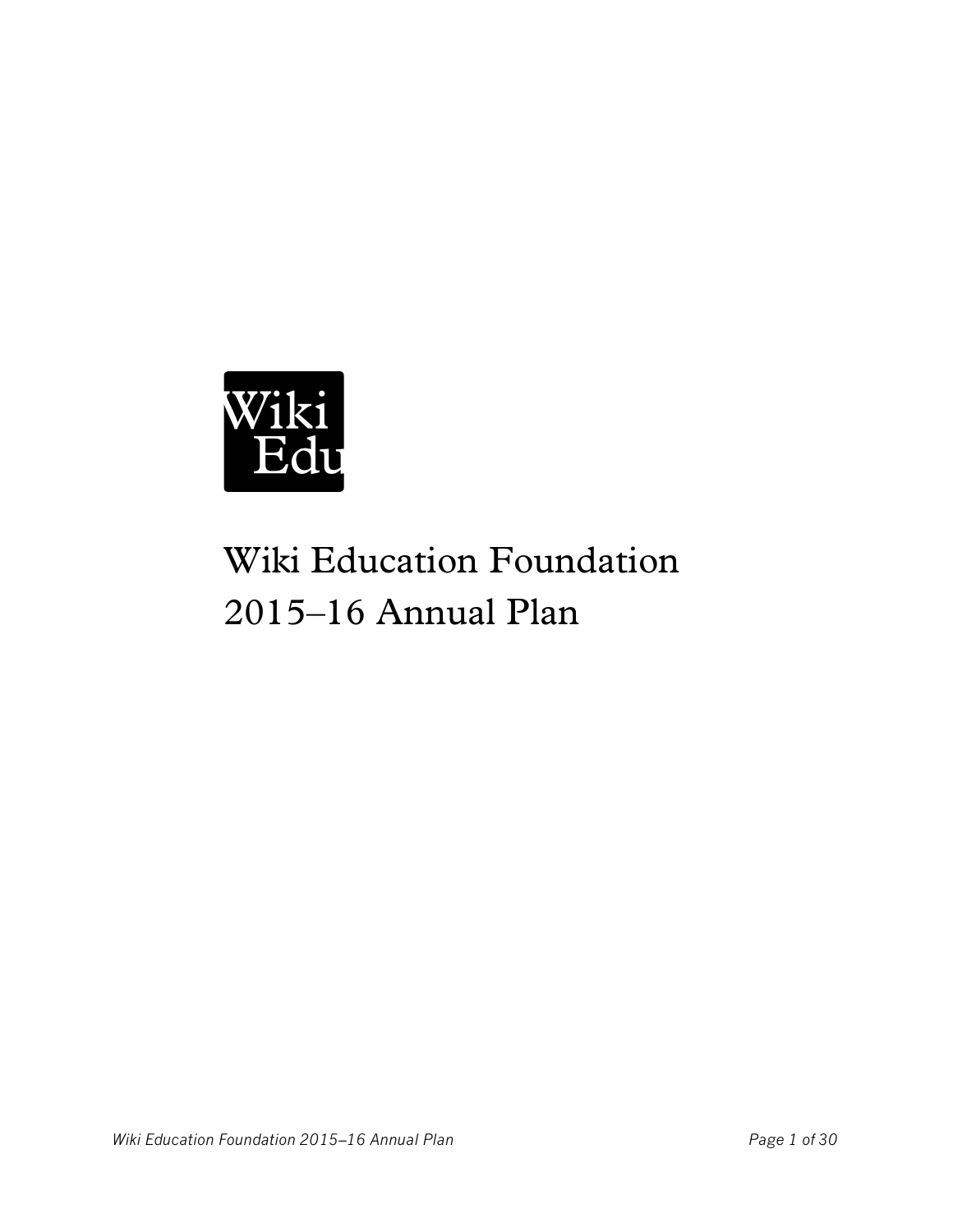# **Table of Contents**

#### [Background and context](#page-2-0)

[Looking back: 2014–15](#page-2-1)

[Summary of 2014–15 Performance](#page-2-2)

[Activities, Goals and Targets](#page-3-0)

[Revenue, Expenses, and Staffing](#page-12-0)

[Looking ahead: the 2015–16 Plan](#page-15-0)

<span id="page-1-0"></span>**[Overview](#page-15-1)** 

<span id="page-1-1"></span>[Key Initiatives in 2015–16](#page-1-0)

[Revenue, Expenses, and Staffing](#page-1-1)

[Board Resolution](#page-28-0)

[Appendix](#page-29-0)

[Risks Considered in Developing 2015–16 Plan](#page-29-1)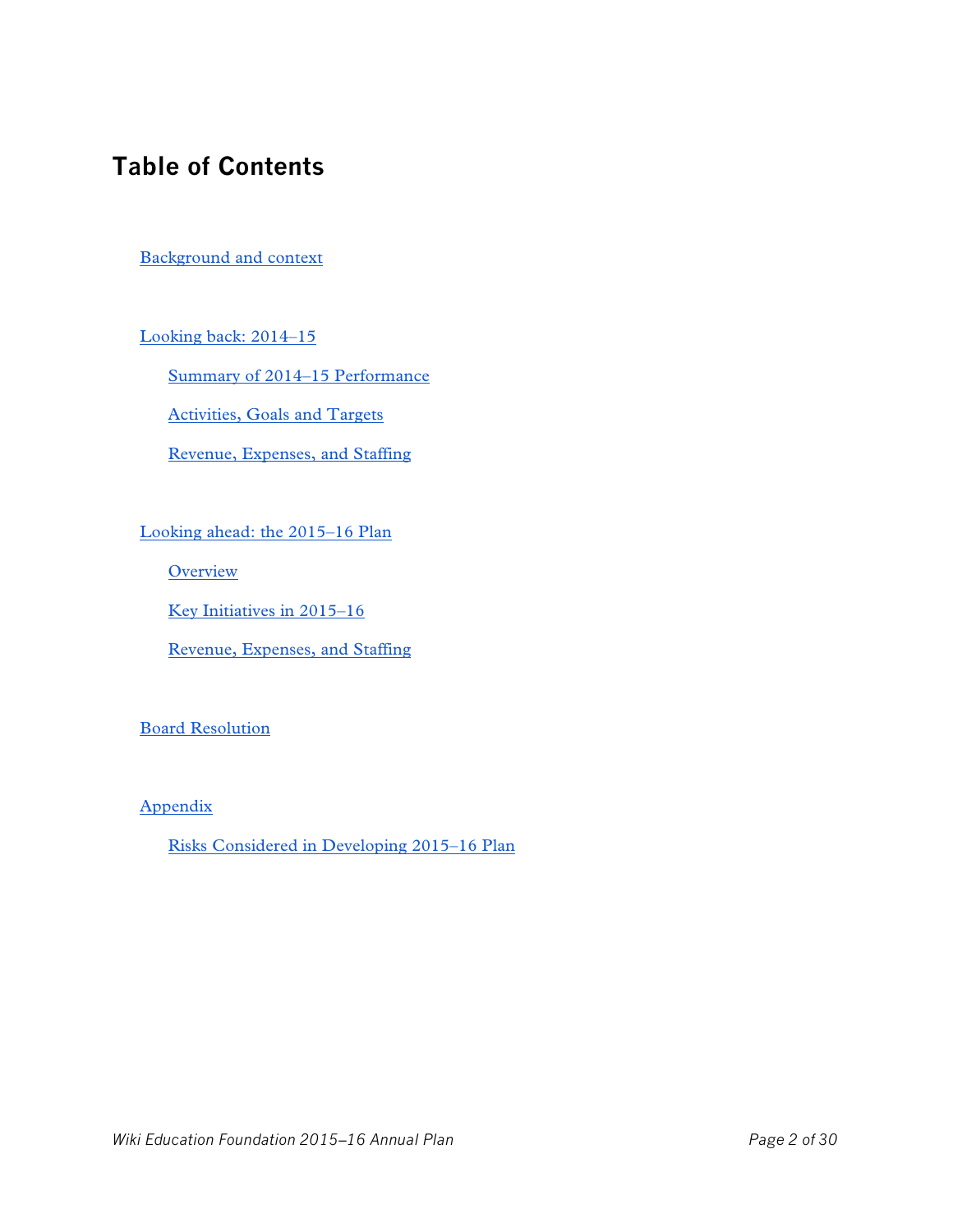# <span id="page-2-0"></span>**Background and context**

The Wiki Education Foundation incorporated in June 2013 and established operations in February 2014. Whereas the time from our incorporation until June 2014 is best described as the "founding stage" of the Wiki Education Foundation, July 2014 to June 2015 has been a phase of organizational growth, learning, and increased impact.

Many of the milestones we reached over the year were "firsts". In July 2014, we conducted our first quarterly review, establishing an organizational performance system. Our first Wikimania as Wiki Education Foundation representatives was in August. We moved into our first office in September, after working from home and rented workspaces. In October, our first software prototype went live, and our board approved Wiki Education Foundation's first annual plan and budget in November. In December, we met with key funders and submitted our first interim grant report. In January 2015, our full staff met for the first time in San Francisco, we started our first experimental pilot program in February. In March, we kicked-off our first strategic planning process, and April saw the first ED performance review. In May, we successfully supported 117 university courses across the United States and Canada.

Many startups struggle or fail during their first year. The success of our young organization during 2014–15 is possible because of the strong support and encouragement of our funders, an enthusiastic and results-driven staff, the high personal commitment by members of our board, and a growing mutual trust and fruitful working relationship between Wiki Education Foundation's board and leadership team.

# <span id="page-2-1"></span>**Looking back: 2014–15**

### <span id="page-2-2"></span>**Summary of 2014–15 Performance**

Our top priorities in 2014–15 were scaling our support for instructors and students, and pursuing new approaches that broaden participation in our programs. We've built and consolidated our organizational structures to maximize our impact on the millions of people who use Wikipedia as a free resource – particularly, those seeking information from underdeveloped content areas.

Early in 2014, it was clear to us that scaling our system of support would be a challenge. We needed automated systems to complement, and even replace, the one-to-one phone and email support from our staff. Those systems needed to ensure the same, if not better and more standardized, services. In fall 2014, we collaborated with WINTR, a Seattle-based software development company, to help create online tools to scale our support system.

After this year, we know we can create easy-to-use software that fulfills the needs of educators and students. We're confident that we can deliver software solutions on time and at high quality.

*Wiki Education Foundation 2015–16 Annual Plan Page 3 of 30*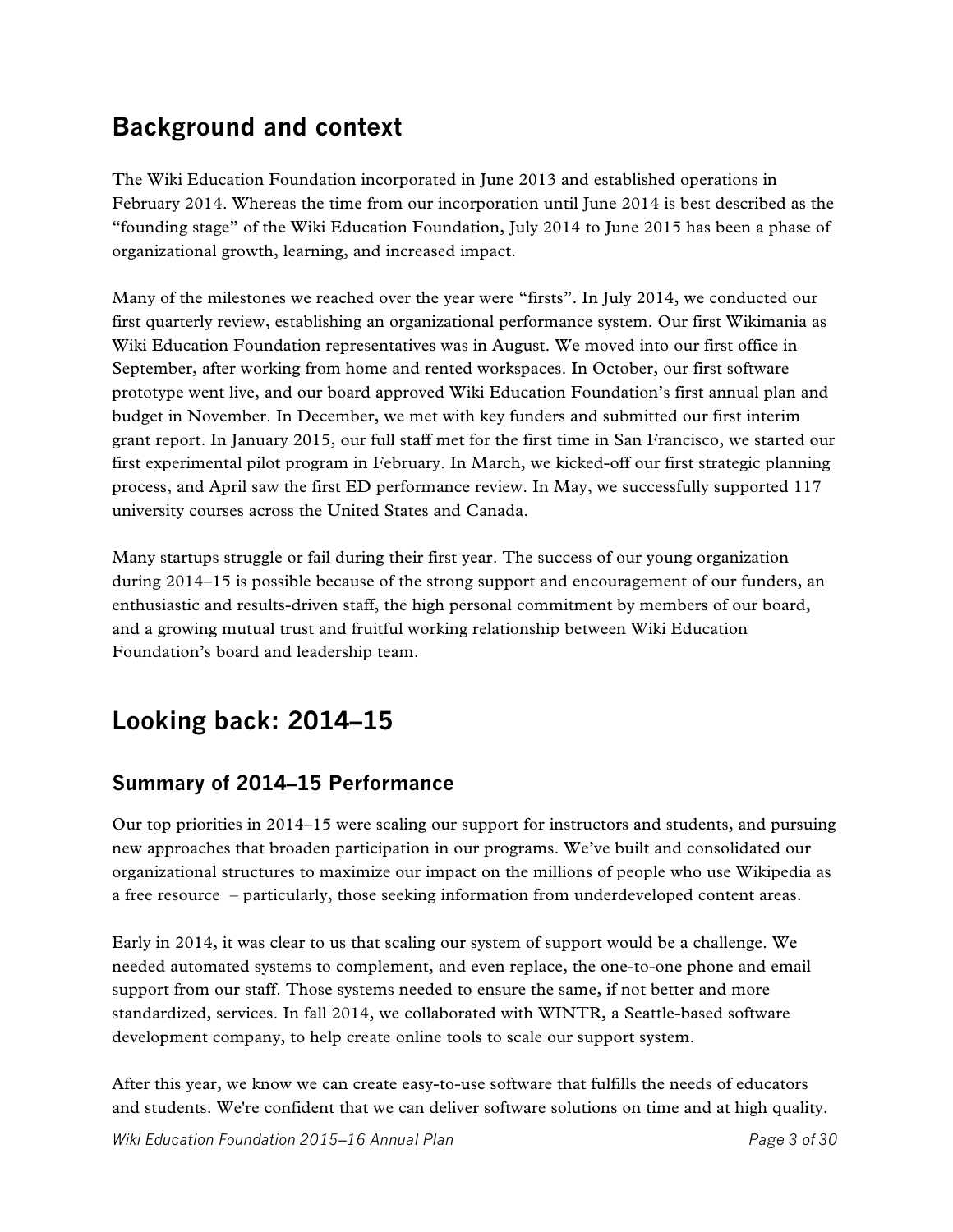We're also giving our software to the community, released under an open source license. Volunteers have already adopted that software for their own purposes.

We've also taken the first steps at partnering with academic associations and champions. These partners will promote our programs across campuses in the United States and Canada. Furthermore, The Wiki Education Foundation has expanded its offering of free educational materials to help instructors with Wikipedia assignments both on and offline, while offering a rich learning experience for students.

<span id="page-3-0"></span>We have built an organization, from scratch, that delivers results and is in line with the internal processes and procedures required for running an effective non-profit business.

In 2014–15, the Wiki Education Foundation has secured the trust of funders, hired highly skilled staff, built productive relationships between staff, the Executive Director and its board, created a system of internal controls and policies, and completed a collaborative strategic planning process that set the direction for the future.

# **Activities, Goals and Targets**

Our 2014–15 Annual Plan outlined specific activities, goals, and targets in seven main areas: Classroom Program Scaling, Program Innovation, Program Support, Other Activities, Strategic Planning, Board Development, and Staff Development. We'll report on each of these areas individually.

#### **Classroom Program Scaling**

The core program of the Wiki Education Foundation, the Classroom Program supports university instructors who want to incorporate Wikipedia assignments into their classrooms. Our Annual Plan called for a gradual scaling of the number of classes that participated in the Classroom Program. We set specific targets for the gender gap content area, quality of content, and educational partnerships to help us scale.

#### Number of classes

In our Annual Plan, we set out to support 215 courses this fiscal year, and we achieved exactly that number. However, we had set specific targets for fall and spring that we didn't hit exactly. In fall, we supported 13 more classes than we had anticipated, and in spring we supported 13 fewer classes. The smaller number of classes in spring is in part a result of stricter guidelines for instructors. In spring, we consciously chose to refuse courses with poorly designed assignments, even if it meant missing numeric goals for the second term. We believe increased quality was a better outcome.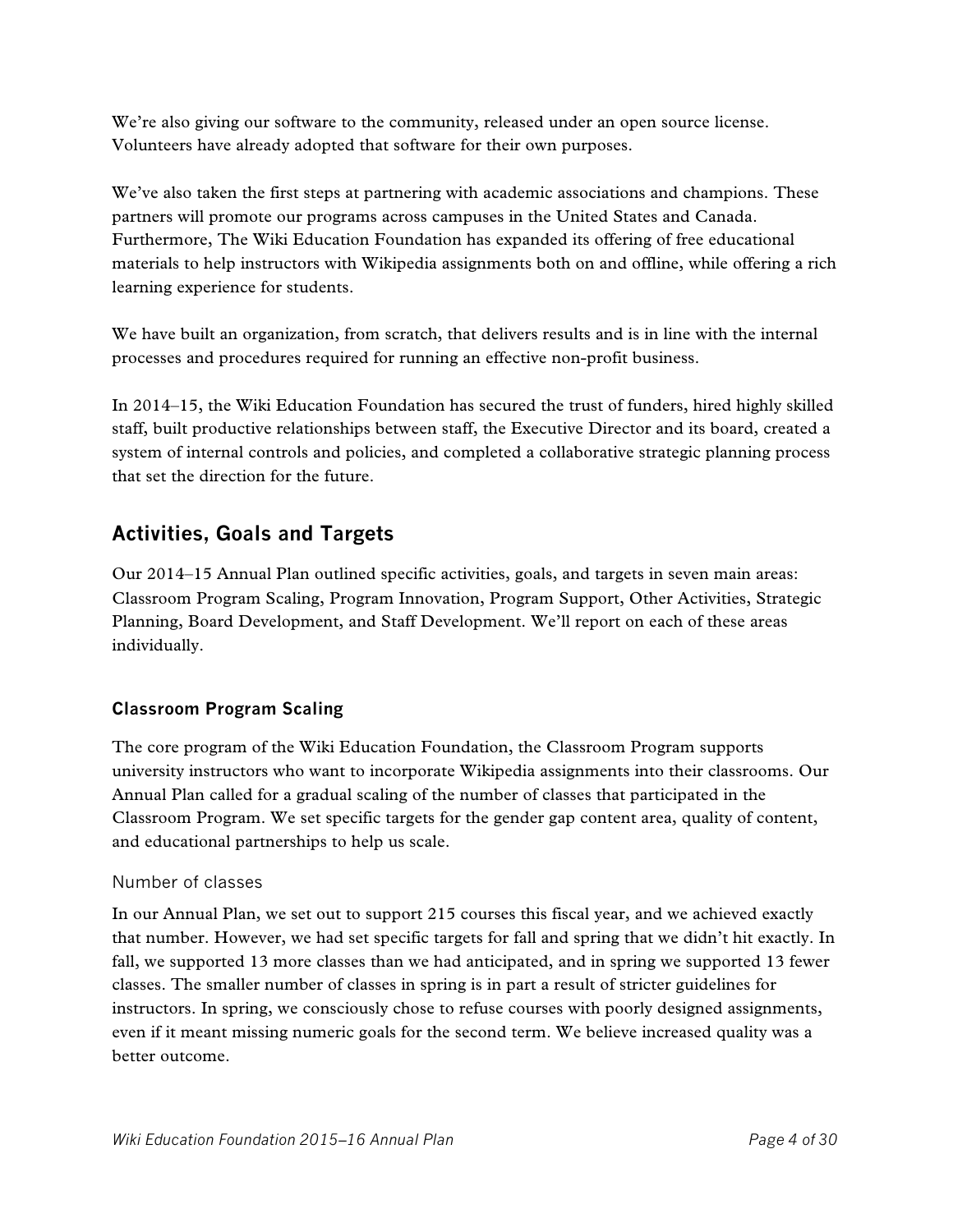*Figure 1: Number of Classes, long-term trend*



*Table 1: Number of classes, 2014–15 plan vs. actuals* 

|             | 2014-15 Plan | $2014-15$ Actuals | Variance from plan |
|-------------|--------------|-------------------|--------------------|
| Fall 2014   | 85           | 98                | $+15%$             |
| Spring 2015 | 130          | 117               | $-10%$             |
| Total       | 215          | 215               | $0\%$              |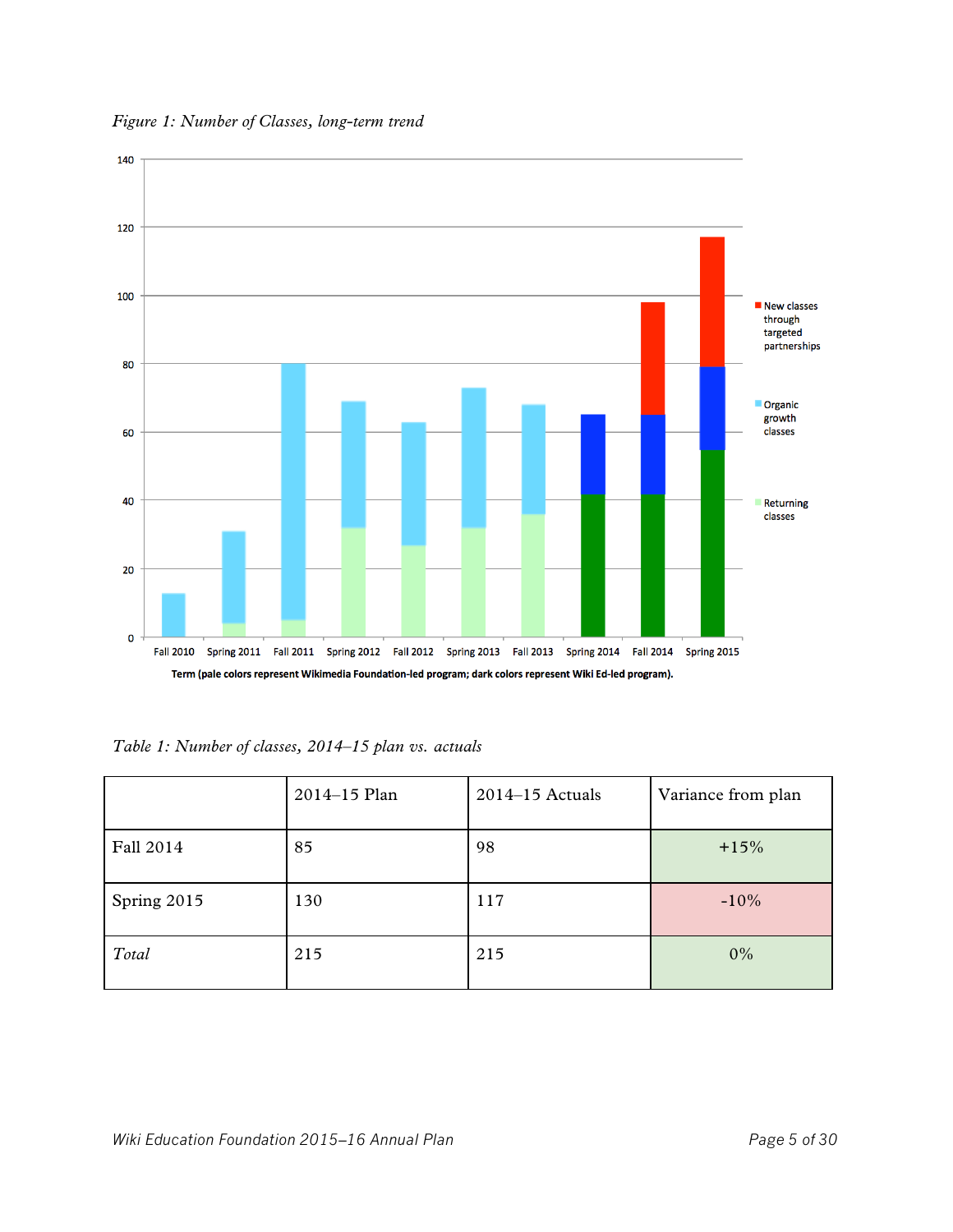#### Gender gap

Our program has successfully encouraged women to edit Wikipedia since its inception. Not only have our students historically been at least 60% female, we've also worked with classes where student editors are writing on topics that we define as "gender gap" topics. These are topics where information is relevant to demographics usually underrepresented in the existing editing community.

We exceeded all of our goals for this measurement this year, significantly increasing the number of improved gender gap articles from our baseline of 90 in Spring 2014 and maintaining a 68% female student editor percentage, according to survey results.

*Table 2: Number of improved gender gap articles and percentage of female student editors, 2014–15 plan vs. actuals* 

|                                            | $2014 - 15$ Plan | $2014 - 15$<br>Actuals | Variance<br>from plan |
|--------------------------------------------|------------------|------------------------|-----------------------|
| Number of gender gap articles, Fall 2014   | at least 100     | 170                    | $+70%$                |
| Number of gender gap articles, Spring 2015 | at least 130     | 188                    | $+45%$                |
| Percentage of female student editors       | at least $60\%$  | 68%                    | $+13%$                |

Scaling our recruitment of program participants

Our 2014–15 plan called for the creation of a new staff role to scale our recruitment efforts at universities. During the fall 2014 and spring 2015 terms, we experimented with three different approaches, measured the outcomes, and made adjustments based on our learnings.

Establishing partnerships with academic associations has proven to be one of the most promising approaches. Our goal was to sign five of these in this fiscal year; we are projecting to have signed six by year end. While the negotiation of formal partnership agreements took longer than anticipated, the actual collaboration with those institutions has already demonstrated strong results. Our partnerships targeted academic associations within certain disciplines, with goals set with each partner for articles edited in that discipline's content area. The results surpassed the expectations we set for each partnership. We see this as an indicator that these association partnerships are an impactful way of filling content gaps in targeted areas.

In our work with universities, we discovered that our second experimental approach of partnering with a department or center at a university, and supporting the university staff acting as program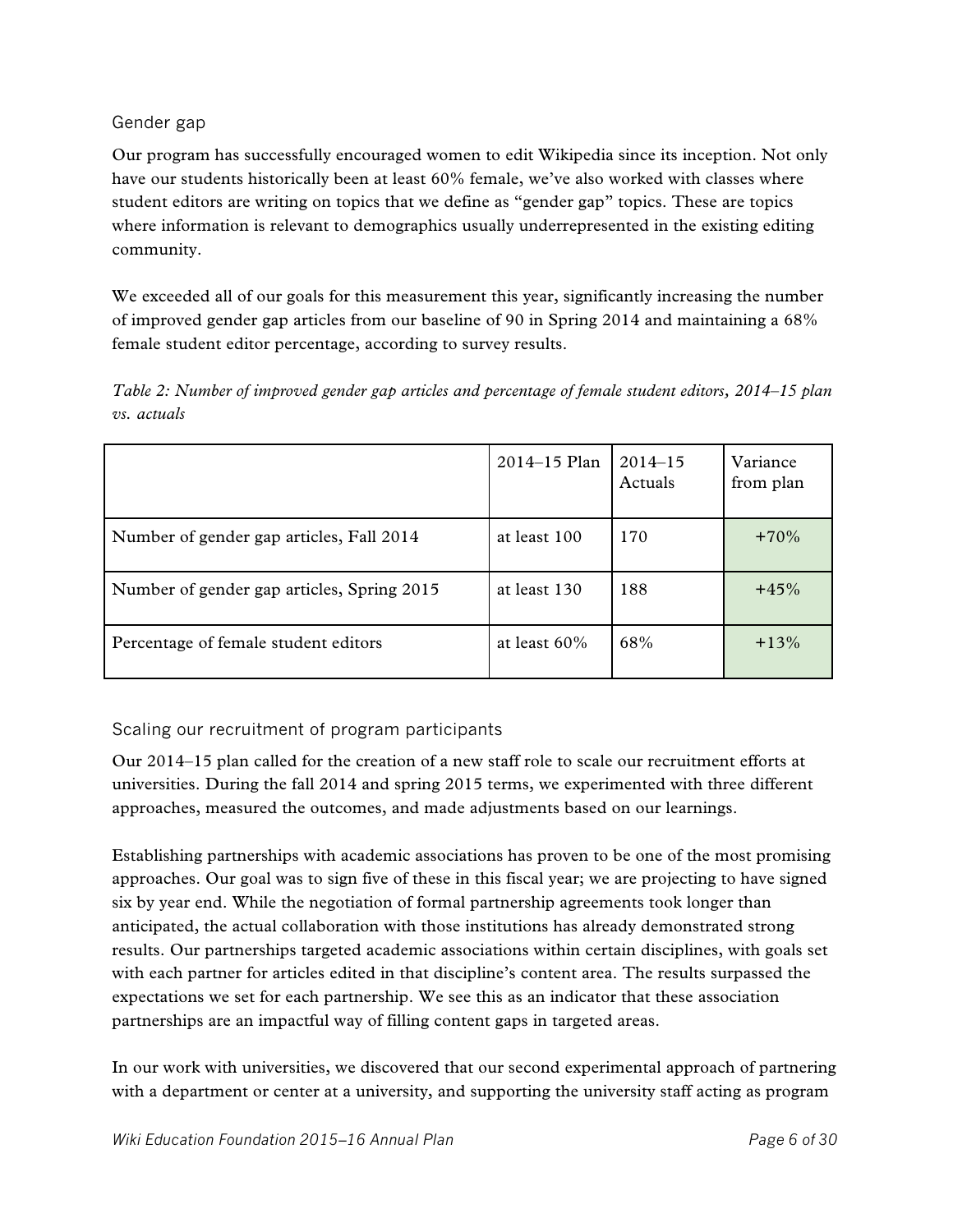management for that camps led to poor assignment design and an insufficient level of support for participants in our Classroom Program. As a result, we stopped pursuing formalized partnerships with universities. Instead, we looked for university centers and departments interest in teaching with Wikipedia, and used those as outreach opportunities. Wiki Education Foundation staff presented to university faculty in person on 11 university campuses this term. Thus, we were able to focus our class recruitment at universities where there is institutional support for Wikipedia assignments, but without establishing formal partnerships.

Our third approach, scaling our recruitment of Classroom Program participants, was designed to work through individual "champions" on university campuses. Champions can be librarians, professors, or graduate students who have participated in our program in the past. They recruit and serve as trainers and resources for new instructors on their campus, sustainably expanding our number of classes. Our 2014–15 plan called for an increase from 49 to 60 university champions. We increased the number of university champions to 92, almost doubling their number year over year and surpassing our goal by 53%. As a result, champions at different universities recruited 42 new participants for our Classroom Program in fall 2014 and spring 2015.

|                                             | 2014-15 Plan | $2014 - 15$<br>Projection | Variance<br>from plan |
|---------------------------------------------|--------------|---------------------------|-----------------------|
| <b>Association Partners, Fall 2014</b>      | 3            | $\overline{2}$            | $-33%$                |
| <b>Association Partners, Spring 2015</b>    | 2            | 3[1]                      | $+50\%$               |
| University Partners, Fall 2014              | 2            | 1                         | $-50\%$               |
| University Partners, Spring 2015            | 3            | $\Omega$                  | $-100\%$              |
| Number of university champions              | 60           | 92                        | $+53\%$               |
| Number of articles edited from partnerships | 15% increase | 40%<br>increase           | $+167%$               |

*Table 3: Number of partners and champions, and outcomes of partnerships work, 2014–15 plan vs. projection*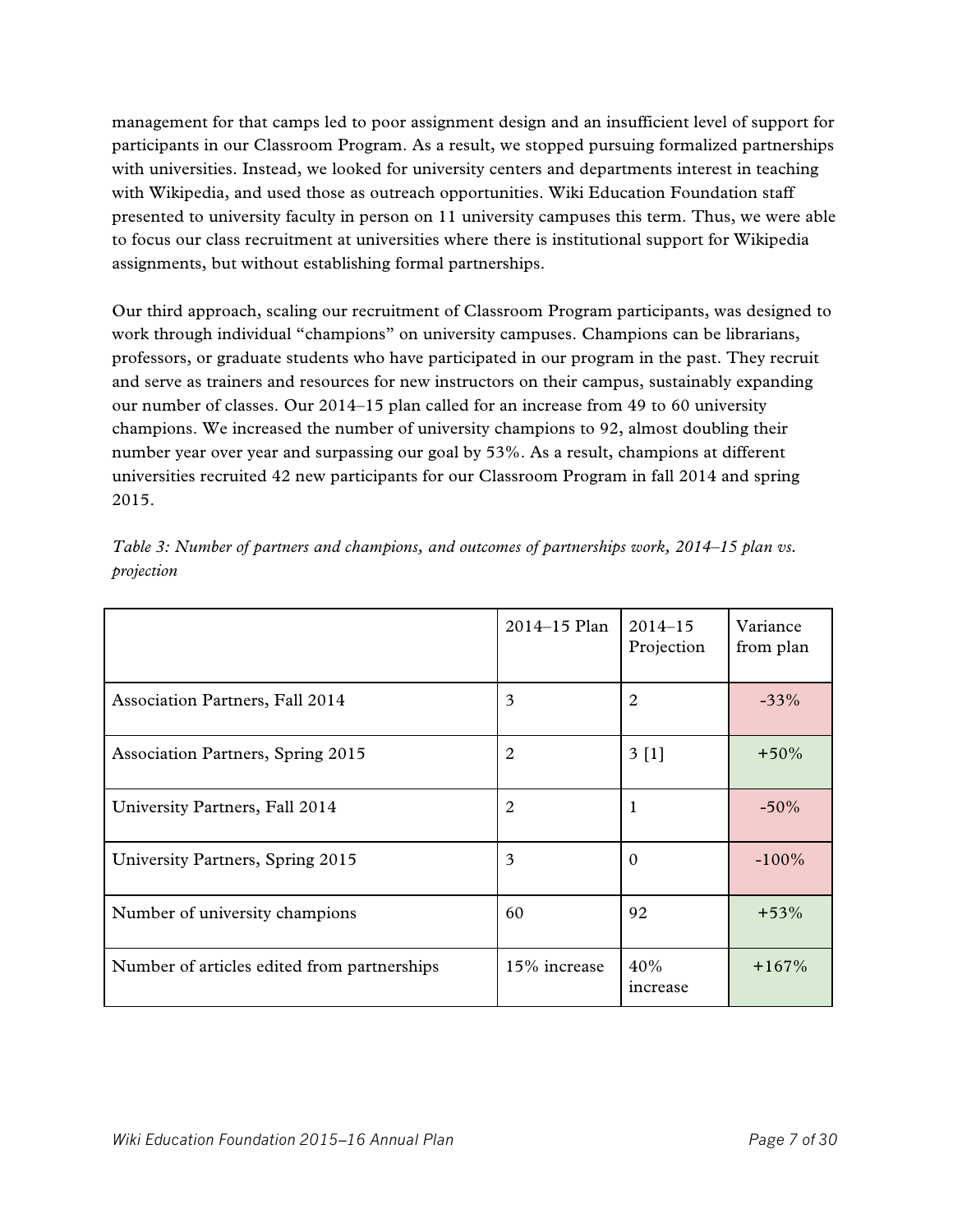Notes:

[1] As of the writing of this document, one memorandum of understanding had been signed in Spring 2015; partnership negotiations with two other associations are underway and expected to conclude successfully in the second half of June 2015.

#### Quality of content

In spring and fall terms of the Classroom Program, content added by student editors was deemed to be high quality, based on the assessment of our Wikipedia Content Experts, who regularly monitored student work, and Wikipedia volunteers. Many student articles were added to the Trophy Case, a space on Wikipedia where good student contributions are recognized. We also began featuring student work each week on the Wiki Education Foundation's blog, highlighting the best 3–5 articles in each class that produced great work. Many of these articles also appeared in our Monthly Reports, spotlighting the high quality contributions of our student editors for our organization's stakeholders. Students added high quality content in important subject areas like science, history, and arts on Wikipedia, helping close content gaps.

Past studies have clearly proven and quantified quality improvements by students. Nonetheless, we'd like to develop better metrics to provide internal performance measures and better ways of demonstrating impact to stakeholders.

|                                                            | $2014 - 15$ | $2014 - 15$ | Variance  |
|------------------------------------------------------------|-------------|-------------|-----------|
|                                                            | Plan        | Actuals     | from plan |
| Percentage of work featured on Trophy Case, Fall<br>2014   | $5\%$       | 6%          | $+1\%$    |
| Percentage of work featured on Trophy Case, Spring<br>2015 | $5\%$       | 12%         | $+7\%$    |

*Table 4: Percentage of featured student work, 2014–15 plan vs. actuals* 

#### Quality of support for instructors and students

While our fall term students had more incidents with failing to comply with important Wikipedia policies (as explained earlier, due to poor assignment design), we were able to quickly provide staff interventions when problems arose. We received praise from many in the Wikipedia editing community for how we handled incidents. One editor, who had brought up several problems, specifically called out the Wiki Education Foundation's response as being "a refreshing case of doing it 'right'". The spring term went extremely well, with few incidents and a significant amount of high quality content added to Wikipedia. We believe the spring success can be partly attributed to our increased dedication to ensuring assignment design was appropriate, and a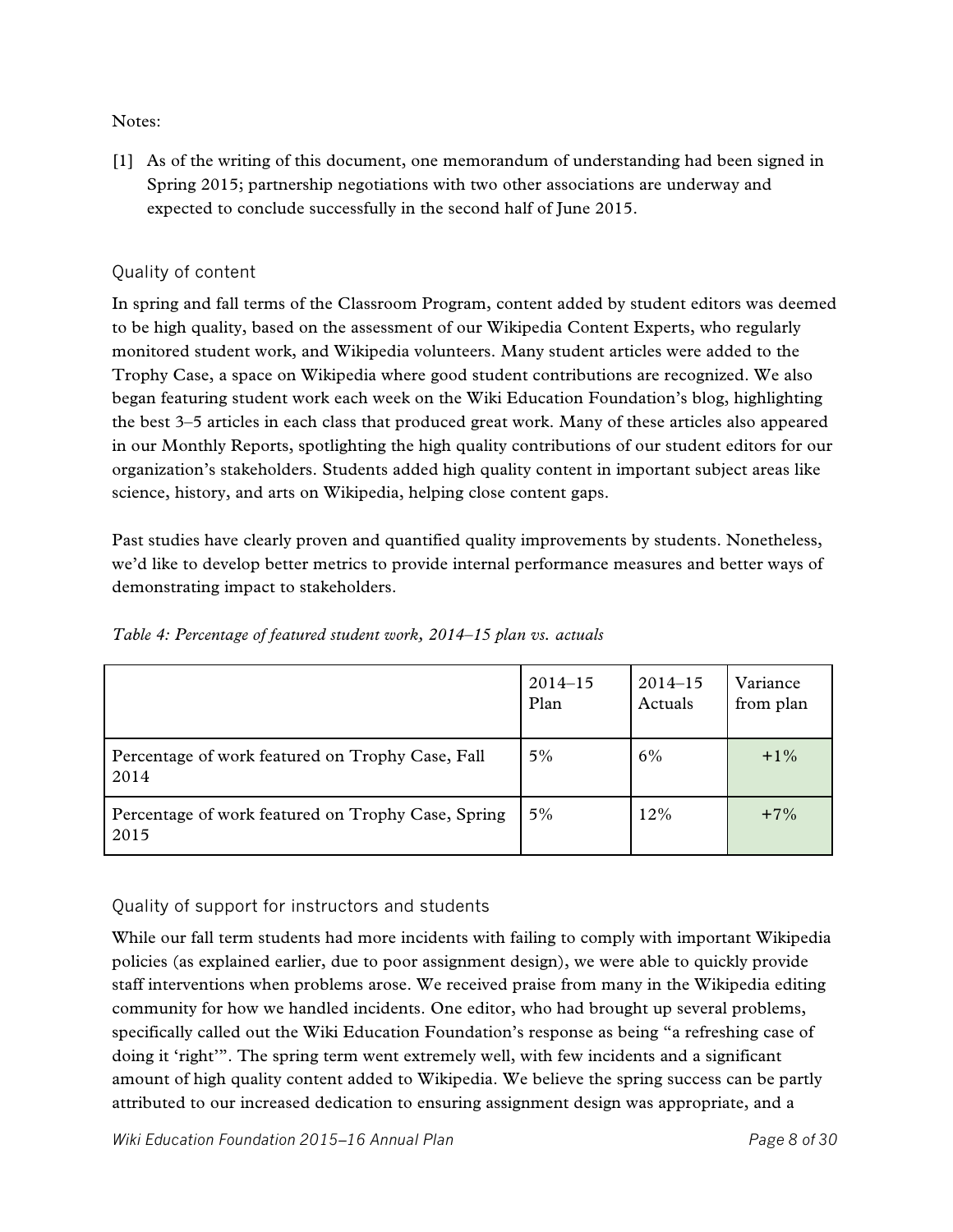significantly larger percentage of students who completed our online student training (52% in spring 2015, in comparison to 28% in fall 2014 and 25% in spring 2014).

Our goal for 70% satisfaction rate among instructors was surpassed; we had an 88% satisfaction rate from instructors in the fall. The addition of our Wikipedia Content Experts enabled us to provide more detailed and timely feedback to students and instructors, and their work paid off in a higher than expected satisfaction rate from our program participants.

|                                                   | $2014 - 15$<br>Plan | $2014 - 15$<br>Actuals | Variance<br>from plan |
|---------------------------------------------------|---------------------|------------------------|-----------------------|
| Average days for incident resolution, Fall 2014   | 5                   | $2.5$ days             | $+100\%$              |
| Instructor satisfaction rate, Fall 2014           | 70%                 | 88%                    | $+26%$                |
| Average days for incident resolution, Spring 2015 | 5                   | $1.7$ days             | $+194\%$              |
| Instructor satisfaction rate, Spring 2015         | 70%                 | t.b.d. $[1]$           | t.b.d. $[1]$          |

*Table 5: Incident resolution and instructor satisfaction rate, 2014–15 plan vs. actuals* 

Notes:

[1] As of this writing, the instructor survey (which asks satisfaction rate) has not had a sufficient number of responses to determine this number.

### **Program Innovation**

In addition to our Classroom Program, we set a specific goal to explore programmatic work outside of the classroom setting with a pilot program targeting high-achieving students in student groups. We set two specific goals: (1) Executing a small pilot with students who will improve Wikipedia's content in at least two different topic areas; and (2) documenting learnings and recommending next steps.

We successfully executed a small pilot with six student clubs. A total of 45 students improved 361 Wikipedia articles and created 47 new articles in topics including geology, water issues, horticulture, art and design, and communications. A documentation of learnings and recommendations for next steps will be completed and published in June.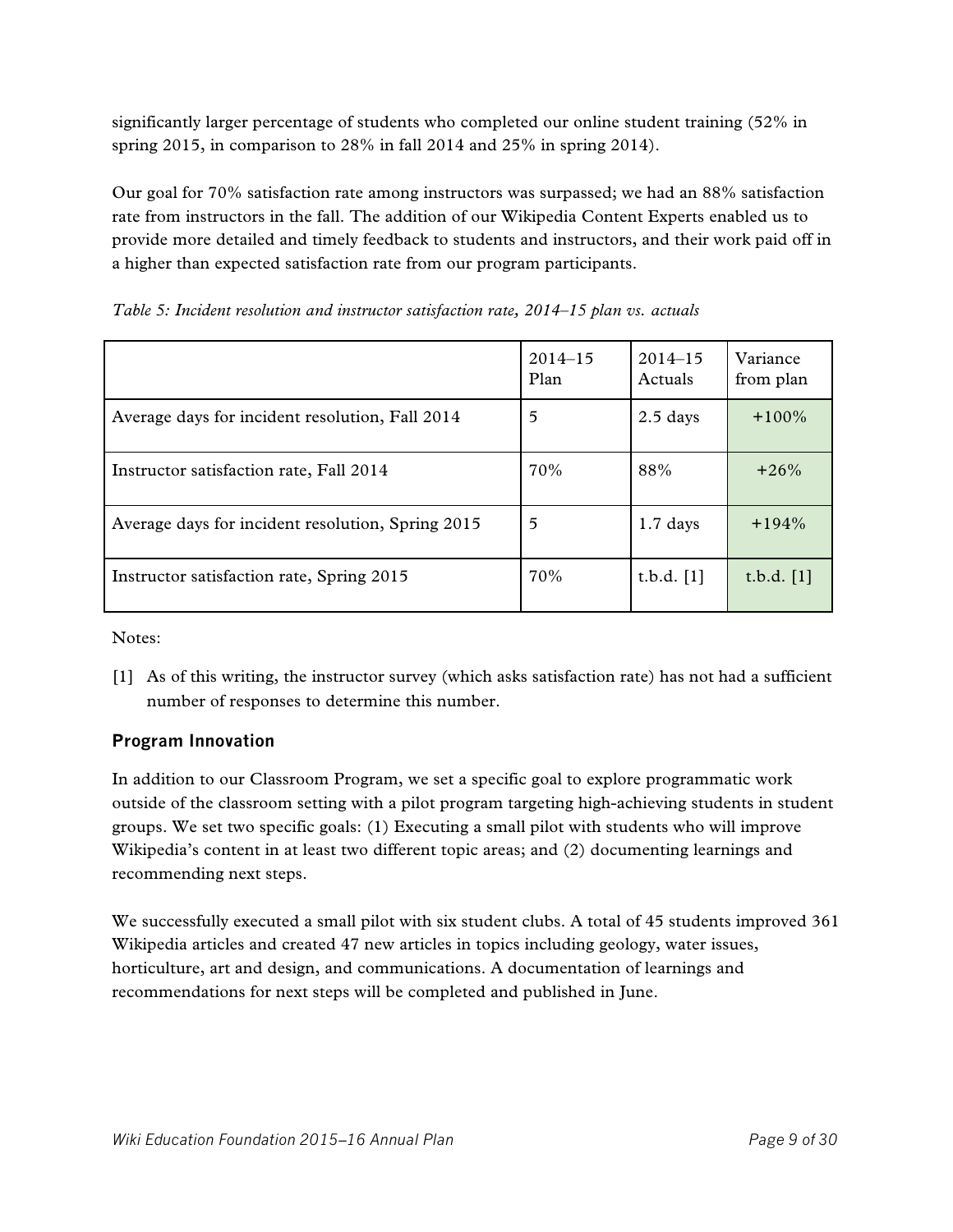#### **Program Support**

Our digital infrastructure and communications work forms the basis of our Program Support work. We achieved significantly more in this area this fiscal year than we had set out in the Annual Plan.

#### Digital Infrastructure projects

We had three projects outlined in our Annual Plan within the Digital Infrastructure area: An Assignment Design Wizard, a plagiarism-checking feasibility study, and a Program Dashboard. Not only did we complete all three of these projects, we also made significant progress on two additional projects. Much of this success can be contributed to our work in finding an external design and development firm, WINTR. That collaboration has produced high-quality results, often ahead of schedule, enabling us to exceed our goals in digital infrastructure.

The Assignment Design Wizard launched on schedule in November. More than 100 instructors used the Assignment Design Wizard to craft course pages for the spring term, and the guardrails we established for assignments created through the Wizard ensured that all courses participating in our program followed best practices. We partly attribute the significant reduction in incidents between the fall and spring term to the Wizard, which incorporated best practices into a variety of course plans.

By February 2015, our plan called for a feasibility study to assessing the possibility of plagiarism checking our student editors' work. We finished that study, and even had the first version of the tool up and running by April. That success came thanks to a collaboration with Wikipedian James Heilman, who funded the development of a plagiarism detection 'bot' (a software application that runs automated tasks over the Internet). Wiki Education Foundation staff collaborated with the bot developer to ensure the bot would function for student editors.

Because of our great working relationship with WINTR, we were able to roll out the Dashboard project four months ahead of schedule. Launching in February, rather than June, enabled all spring 2015 courses to use it. The Dashboard provides an overview of all students enrolled in classes, how much content they've added to the article mainspace and to sandboxes, the list of articles they've edited, and the amount of page views those articles have received since the students started editing. It also provides a global view for program managers to see the every course participating in any program during that term.

We achieved everything we set out to do, and launched the plagiarism detection bot. We also made significant progress on another important development project: a replacement for the Education MediaWiki Extension that currently runs course pages on Wikipedia. We learned from the Wikimedia Foundation in the fall that they don't intend to actively develop the Extension in the future and would at some point like to turn it off. All of our programmatic work relies on that functionality. For much of spring 2015, we focused on building a full-feature Course Pages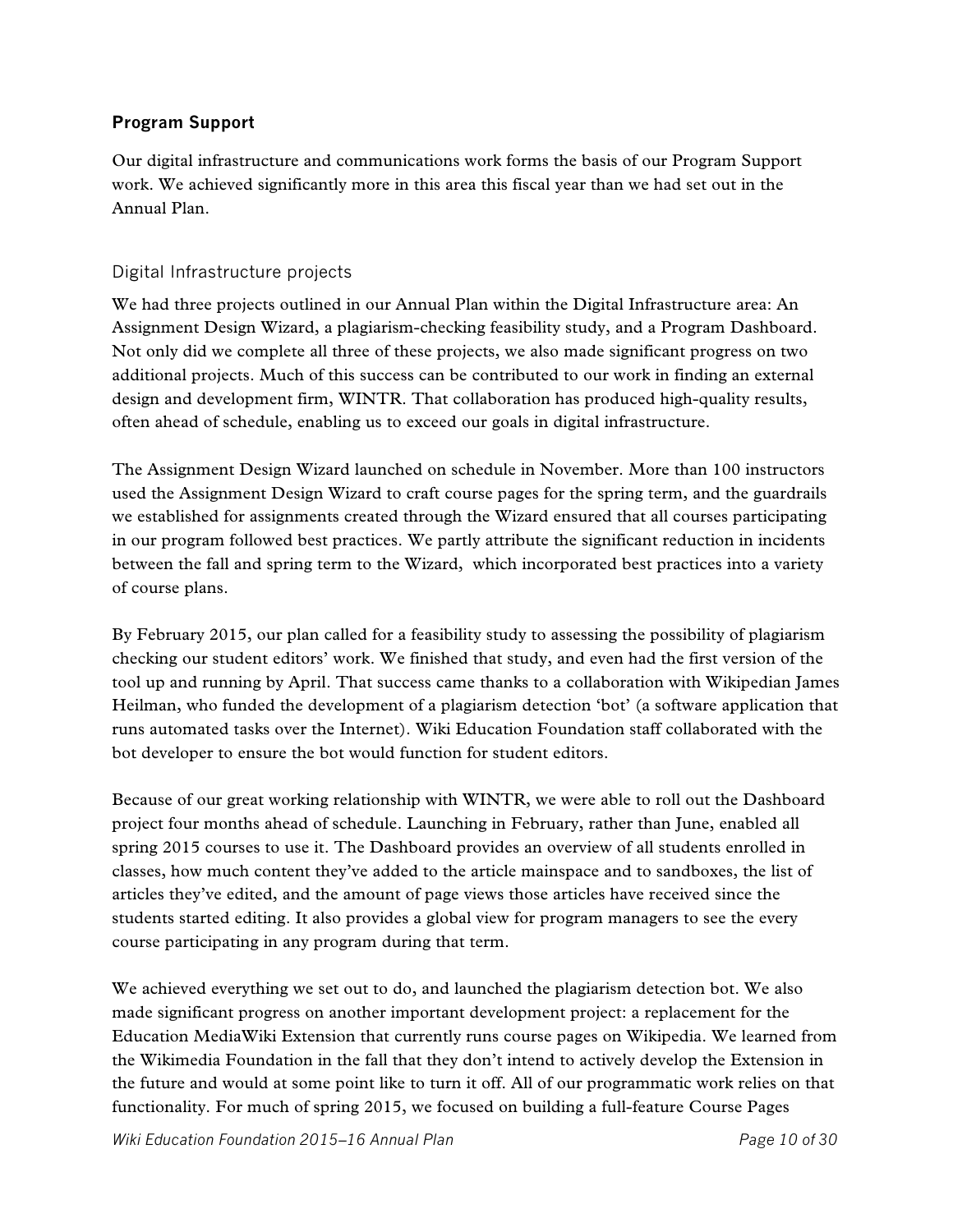system to replace the functionality of the Extension without relying on the Wikimedia Foundation's technical support. By the end of the fiscal year, our new Course Pages system was functioning well enough to replace the base level of support offered by the Education MediaWiki Extension.

#### Communications projects

The major focus of communications work (beyond the day-to-day support for the organization) was the creation of a series of discipline-specific handouts. The Annual Plan called for one, on psychology, to be released in September; a second one available in January; and two additional handouts available by June. The psychology handout was released as a PDF and printed in August, and was followed by two handouts released in December, on editing in medicine and sociology. Two more handouts were published in May, on women's studies and ecology, bringing the total of handouts to five. All were released ahead of schedule.

The other project outlined in the Annual Plan was the creation of a brochure addressing the themes of knowledge production. This publication features case studies for how four program participants use Wikipedia assignments to get students to think about theoretical issues tied to the production of knowledge. It includes descriptions of how these instructors engage theories of knowledge production, suggested readings, and discussion questions they use in class. The brochure will be published in June.

#### **Other Activities**

Two other activities were identified: Supporting the planning and organization of a peer reviewed academic conference, to be held in the second half of 2015, and supporting the organization of WikiConference USA.

In early March, Diana Strassmann and Frank Schulenburg had an initial meeting with Shadi Bartsch-Zimmer, Director of the newly launched Stevanovich Institute on the Formation of Knowledge (SIFK) at the University of Chicago. This meeting served at getting to know each other and providing Shadi Bartsch-Zimmer with general information about the Wiki Education Foundation and its core activities. At our board meeting in April, the board decided to postpone the academic conference. It also decided to have a second meeting with Shadi Bartsch-Zimmer, this time including board members John Willinsky, Bob Cummings, Diana Strassmann and ED Frank Schulenburg. The second meeting will serve to explore potential partnership opportunities with the SIFK; but hasn't taken place at the time of the writing of this document.

We made significant progress on the support for Wiki Conference USA this fiscal year. We gathered stakeholders from the Wikipedia community in the United States for a planning session held in March, and agreed upon a division of responsibilities and goals for the conference. We were able to secure the donation of a venue for the conference, which will take place in October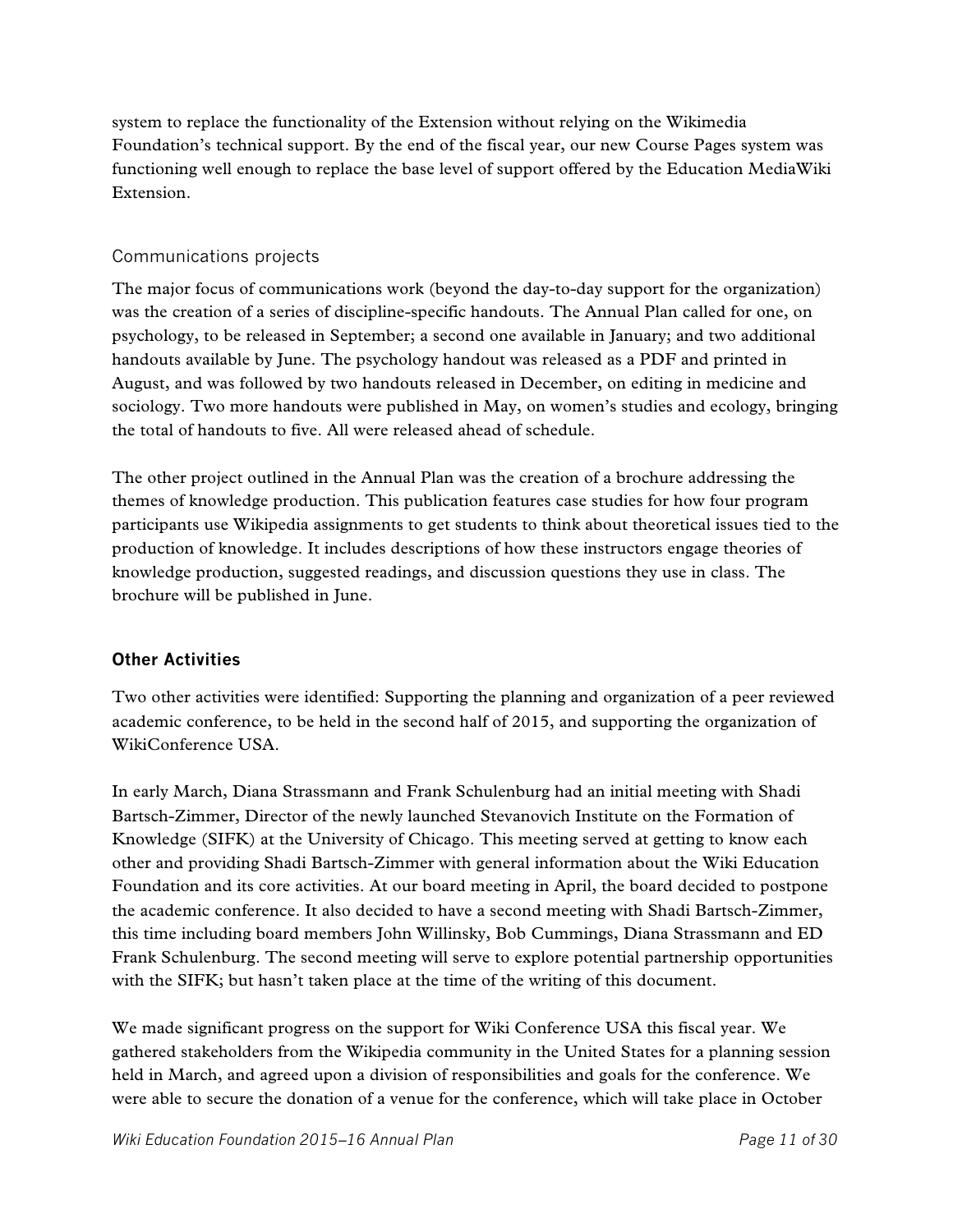2015 at the National Archives in Washington, DC. Our involvement in Wiki Conference USA planning has created social capital with the local Wikipedia community and created opportunities for partnering with Wikimedia chapters.

#### **Strategic Planning**

The Annual Plan called for us to complete an initial 6-month strategic planning process to outline the basics of our long-term strategy. We kicked off this strategy process in December by starting to identify experts to seek for guidance, and by laying out the different steps of the process through June 2015. The first major milestone was an in-person strategy kick-off meeting with board members and key advisors in late March. Together, the board, leadership team members, and experts analyzed our organization's external environment and current resource base. We identified leverage points in our external environment as well as strengths and weaknesses in our organization's human capital, financial situation, and work processes. Subsequently, the leadership team reflected on learnings and discussions from this first meeting and presented themes and possible directions for our programmatic work to the full board at a second in-person meeting in April. The strategic direction agreed upon by board and senior leadership at that meeting served as the foundation for this annual plan and budget.

#### **Board Development**

With our board having grown in both size and expertise during the Wiki Education Foundation's first half year of operations, it became vital for the board and staff to collaboratively develop clarity around their respective roles and alignment around our organization's strategy. In three inperson board meetings (November 2014, March 2015 and April 2015), our board and leadership team established mutual trust and clarified areas of responsibility. As a result, we have completed a six-month strategy process (see above) that sets our organization's direction for two years. Also, the board established an Audit Committee to oversee the finances of our organization on a monthly (through written reports) and quarterly (through conference call meetings) basis. In conjunction with the ED and the Director of Finances and Administration, Audit Committee members established internal financial control mechanisms and hired a renowned audit firm for our first annual audit. Supported by advice from outside pro bono counsel, the board adjusted the Wiki Education Foundation's bylaws to the needs of a growing organization. With the help of an external consultant, the newly formed Governance Committee developed a board members' skills matrix that will serve as the basis for recruiting new board members with specific expertise. A board meeting schedule has been created, and board and staff have been collaborating on improving our organization's mission and vision statements.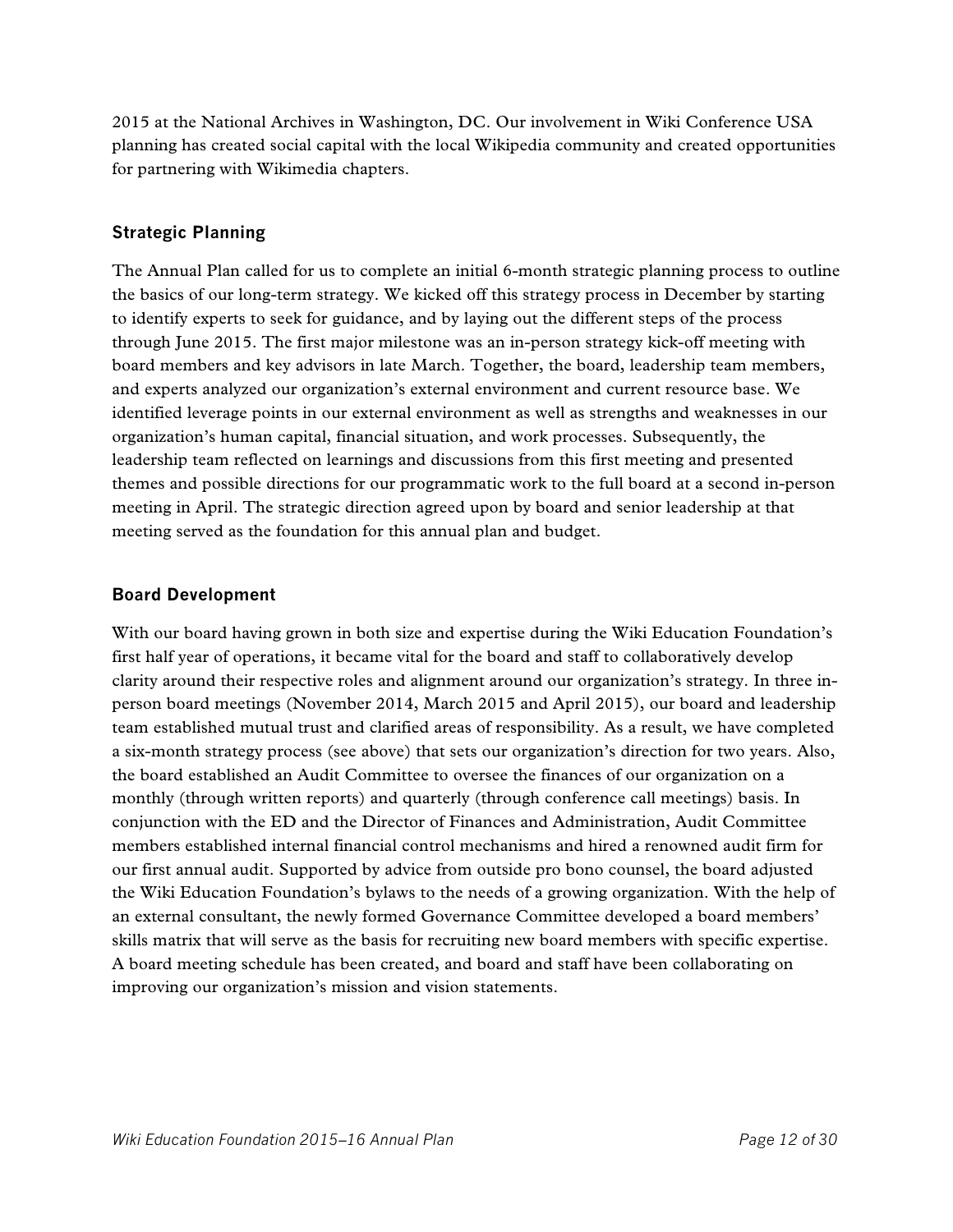#### **Staff Development**

At the beginning of this fiscal year, the Wiki Education Foundation had six staff; by the end, we had thirteen. In more than doubling our staff, we brought on people unfamiliar with our organization and programmatic offerings. We spent significant time developing the skillsets and institutional knowledge in our new staff. An all-staff meeting in January helped coalesce our staff into a well-functioning, collaborative group, and offered the opportunity to perform a group training in "Crisis Management and Communication". In addition, staff members were offered individual development measures, including personal leadership coaching sessions, attendance of a two-day course as part of an Advanced Project Management certificate program at Stanford University, Adobe InDesign and Premiere training, a three-day "Management Skills for New Managers" training offered by the American Management Association (AMA), and a series of Product Management coaching sessions. Furthermore, we encouraged staff to request the purchase of books related to their specific work area and share their learnings with their coworkers. As a result of these measures, our staff members have excelled as they've grown into new roles. The work of our organization is more effective because of the efforts we've put into staff development.

### <span id="page-12-0"></span>**Revenue, Expenses, and Staffing**

#### **Revenues**

We started the FY 2014-15 having secured \$1,723,000, roughly 89% of our total funding needs for the year. This created an excellent cash flow situation so that our efforts could be concentrated on delivering programmatic results instead of worrying about securing funds to operate. Our accomplishments and results, in such a short amount of time, impressed our two major funders. This was no more apparent as when we completed our Digital Infrastructure goals ahead of schedule and were looking to move on to the next phase early. However, this was not planned, and funding to move to the next phase was not secured. Due to the strong relationship we had developed with the Stanton Foundation, we were able to secure an additional \$300K in funding for our Digital Infrastructure work.

#### **Expenses**

To ensure financial stability and oversight, the Audit Committee was established to work closely with the Director of Finance and Administration. Working together, the Audit Committee and management established key points to maintain high efficiency and control over Wiki Education Foundation's finances. Key points taken during the year, included:

- Financial / accounting functions were brought in-house, increasing the accuracy and timeliness of financial information.
- Dual control and approval were implemented and incorporated into many of our policies, with constant review of policies to confirm they remain valid as we grow.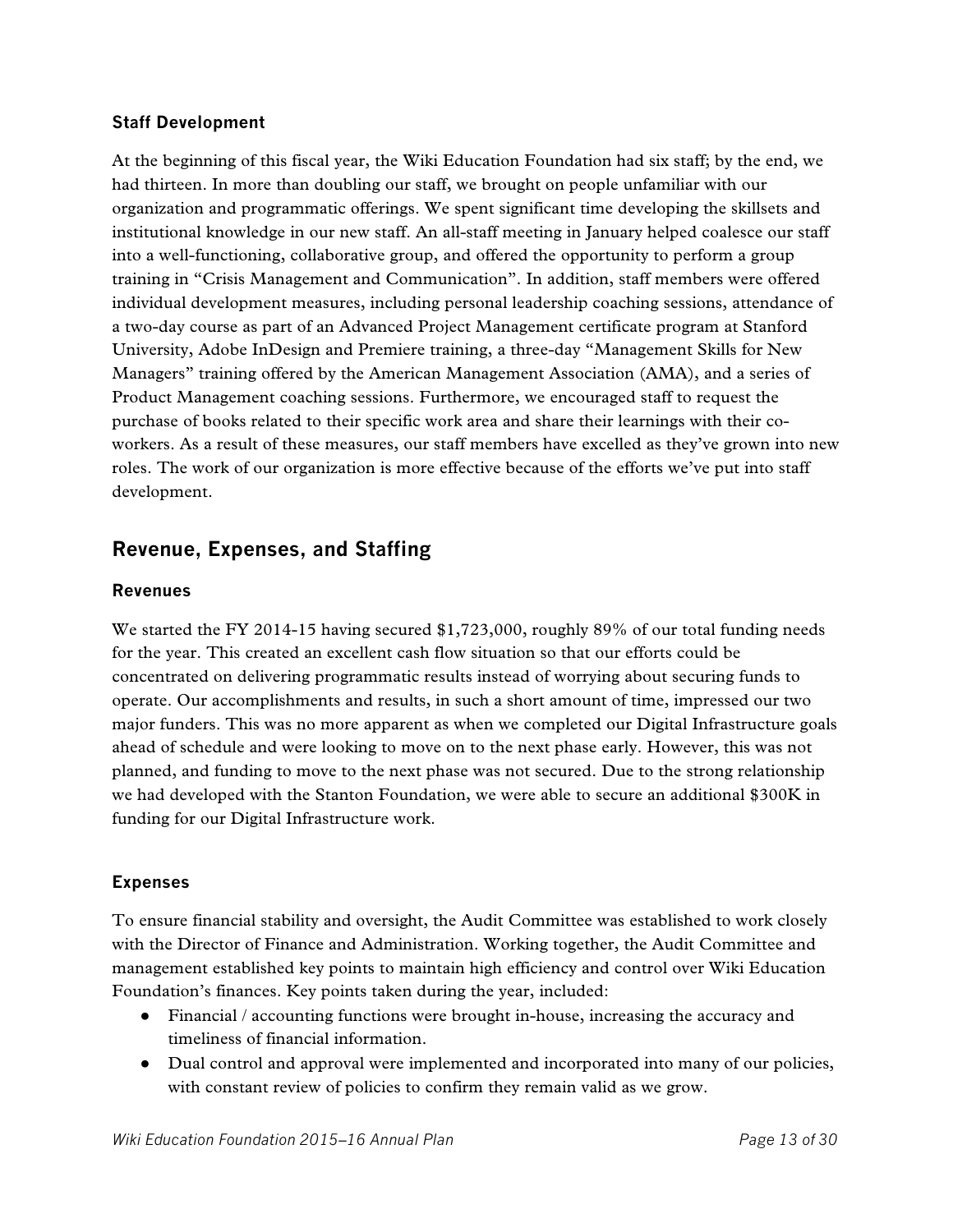- Re-aligned our fiscal year to coincide with programmatic activity by updating and correcting our tax return.
- Evaluation and selection of an audit firm.
- Established a local bank account to manage daily activities more effectively and securely.

|          | 2014–15 Plan | 2014–15 Projection | Variance from Plan |
|----------|--------------|--------------------|--------------------|
| Revenue  | \$1,943K     | \$2,030K[1]        | $+5\%$             |
| Expenses | \$1,938K     | \$1,878K [2]       | $-3\%$             |

*Table 6: 2014–15 Finance: Plan vs. Projection*

#### Notes:

- [1] Includes an additional \$300K tech grant from Stanton Foundation spanning the total time period between March and August 2015*.*
- [2] Includes four months of spending (March–June) from the additional \$300K Stanton tech grant.

#### **Staffing**

During FY 2014-15, we worked against an aggressive staffing timeline and filled all six positions called for. Only one position was filled with a considerable delay. We had a turnover in two positions, one of which was a key position on our leadership team. We set an internal goal of refilling this position by May 1 and actually completed the hiring process on May 13. We also used this as an opportunity to work with an executive recruiting agency, which proved to be successful and set the stage for future recruitment work. An extensive onboarding checklist, as well as internal documentation of organizational processes (e.g. "travel arrangement process", "approval request process") ensures that new staff members are productive early on.

The combination of ambitious goal setting for our programmatic work in FY 2014-15 and our internal reporting structure resulted in one key staff member being overworked. We resolved the issue by making immediate adjustments to the employee's workload and by changing our reporting structure.

In addition to our already competitive benefit system, we implemented a "Wellness Reimbursement Program" designed to promote and encourage wellness and personal growth. This program has been fully embraced by our staff and will thus be continued.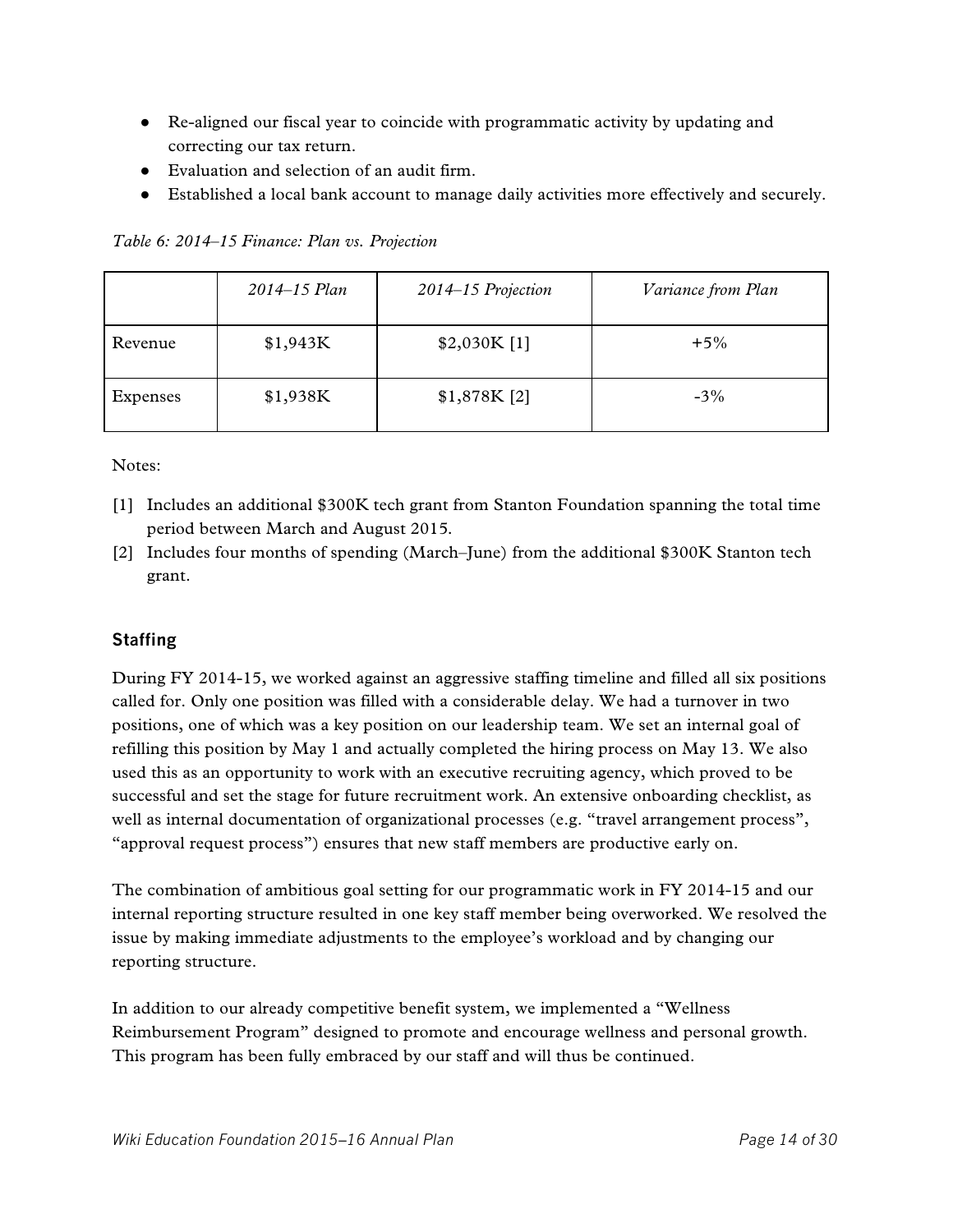We also succeeded in building an environment that works for remote workers and staff in San Francisco alike. Remote workers (4 staff members out of 13) have been supplied with technical infrastructure that makes it easier for them to join staff meetings and individual check-ins through video conferencing technology. Local San Francisco staff is working out of a functional and productive office environment in the Presidio, close to a number of like-minded non-profit organizations.

*Table 7: 2014–15 Staffing: Plan vs. Projection*

|          | 2014–15 Plan | 2014–15 Projection | Variance from Plan |
|----------|--------------|--------------------|--------------------|
| Staffing | 12 (11 FTE)  | 13 (11.5 FTE)      | $+5\%$             |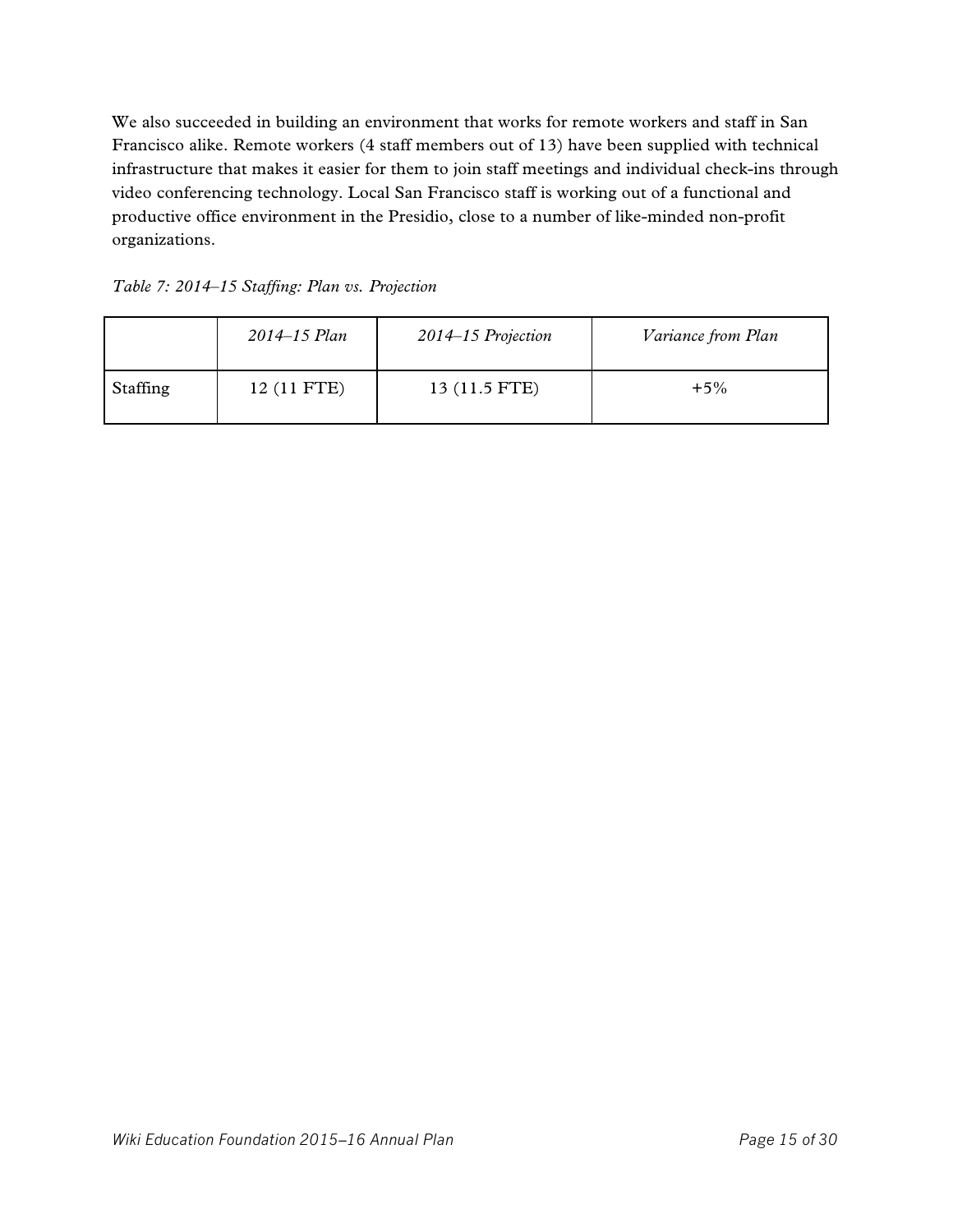# <span id="page-15-0"></span>**Looking ahead: the 2015–16 Plan**

### <span id="page-15-1"></span>**Overview**

In 2015-16, we will continue our focus on building technical infrastructure aimed at scaling our core program, while preparing and launching a large targeted editing and student learning campaign ("Wikipedia Year of Science").

Programs will be split into three departments to bring additional leadership strength to the organization and to rebalance the senior management team. We will also invest staffing resources to improve data analysis capacity and to evaluate our programmatic activities. This will increase our ability to measure, track, and demonstrate impact, while further improving program outcomes.

In response to the board's interest in deepening our engagement with academics, we will allocate dedicated resources in the new "Program Innovation, Analytics and Research" department. This will enable us to launch an academic Summer Fellowship program, pilot a Summer Seminar encouraging psychology instructors to contribute content to Wikipedia, host a one-day workshop with members of the academic research community, and develop a strategy for empowering academics to conduct qualitative and quantitative research around Wiki Education Foundation's programmatic activities. Furthermore, as part of the Wikipedia Year of Science, we will take the first steps at making our engagement with the academic community "bidirectional" by exploring how resources in the academy can help existing Wikipedia editors with their work (instead of just focusing on how members of the academy can add content to Wikipedia).

We will make small investments in Communications, Finance / Administration, and Fundraising in order to keep up with the needs of a growing organization.

### **Key Initiatives in 2015–16**

#### **Building Digital Infrastructure**

A major focus for the 2015–16 plan is to increase the pace of our Digital Infrastructure work. This work, started last year, created a technical support structure for our flagship program, the Classroom Program. Through this work, we are able to provide technical solutions to roadblocks that are keeping the Classroom Program from scaling: challenges that require staff time intervention to help individual program participants. Through projects like creating a dynamic online training, developing a proactive student assistance tool, and producing a reactive help response system for instructors, we can target bottlenecks that require staff time, and address them with a technical solution instead. Not only do these technical solutions help us scale up our impact, they also provide our program participants with the tools to make participating in our programs easier. For example, providing a dynamic online training module for students will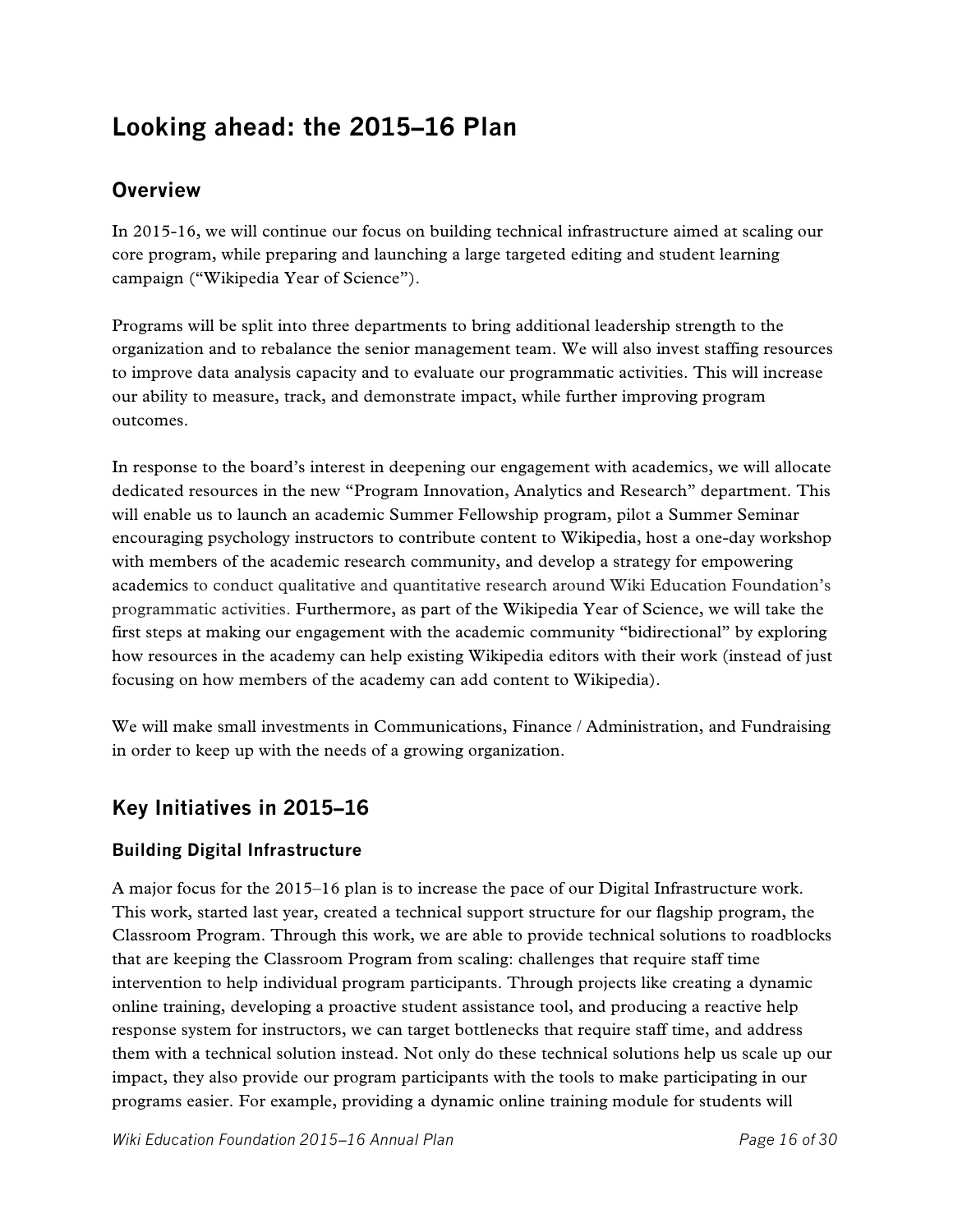provide better learning about Wikipedia, enabling the instructor to focus valuable class time on instruction of the subject matter of the course instead of on Wikipedia, which students can learn through our training in their own time.

We will also spend time refining and building out new features for the digital infrastructure projects completed last year, including our course pages system, our dashboards, and our assignment design wizard. Based on feedback from our program participants, we will continue to determine additional development and maintenance needs for these projects, all the while helping us build the support structure for us to scale the Classroom Program, provide additional support to other programs we may pursue in the future, and make the experience of participating in our programs better for all our stakeholders.

#### **Wikipedia Year of Science**

The Wikipedia Year of Science will be the first large-scale campaign involving US and Canadian higher education institutions that improves Wikipedia content quality in underdeveloped areas. Along the way, we will engage thousands of students in science communication and knowledge sharing.

The majority of the campaign will focus on a proven model: The Wiki Education Foundation's Classroom Program. In this facet of the campaign, university science faculty will assign students to edit course-related topics on Wikipedia as a class assignment.

The Wikipedia Year of Science will be an ideal opportunity to explore program potentials beyond the Classroom Program, such as digital content donations from university science museums, or placing Wikipedia editors as Visiting Scholars at universities. The experimental program that shows the most promising results will be developed into a scalable program model to expand its impact beyond the Wikipedia Year of Science.

The campaign is designed as a 19-month effort with the following phases:

- September–December 2015: During the preparation phase, we will establish the infrastructure needed to launch the Wikipedia Year of Science in early 2016. That includes creating tools and resources, and establishing partnerships and other relationships to reach a broad audience for our programs in 2016.
- January–June 2016: At the beginning of 2016, we'll kick off the Wikipedia Year of Science with a large push for science courses to participate in our Classroom Program while experimenting with additional pilot program offerings.
- July–December 2016: Based on the results of the spring term, we will develop a model around the most promising experimental program. We'll continue the work of the Classroom Program to improve science content, and add larger pilots with other programmatic offerings found to have the most impact.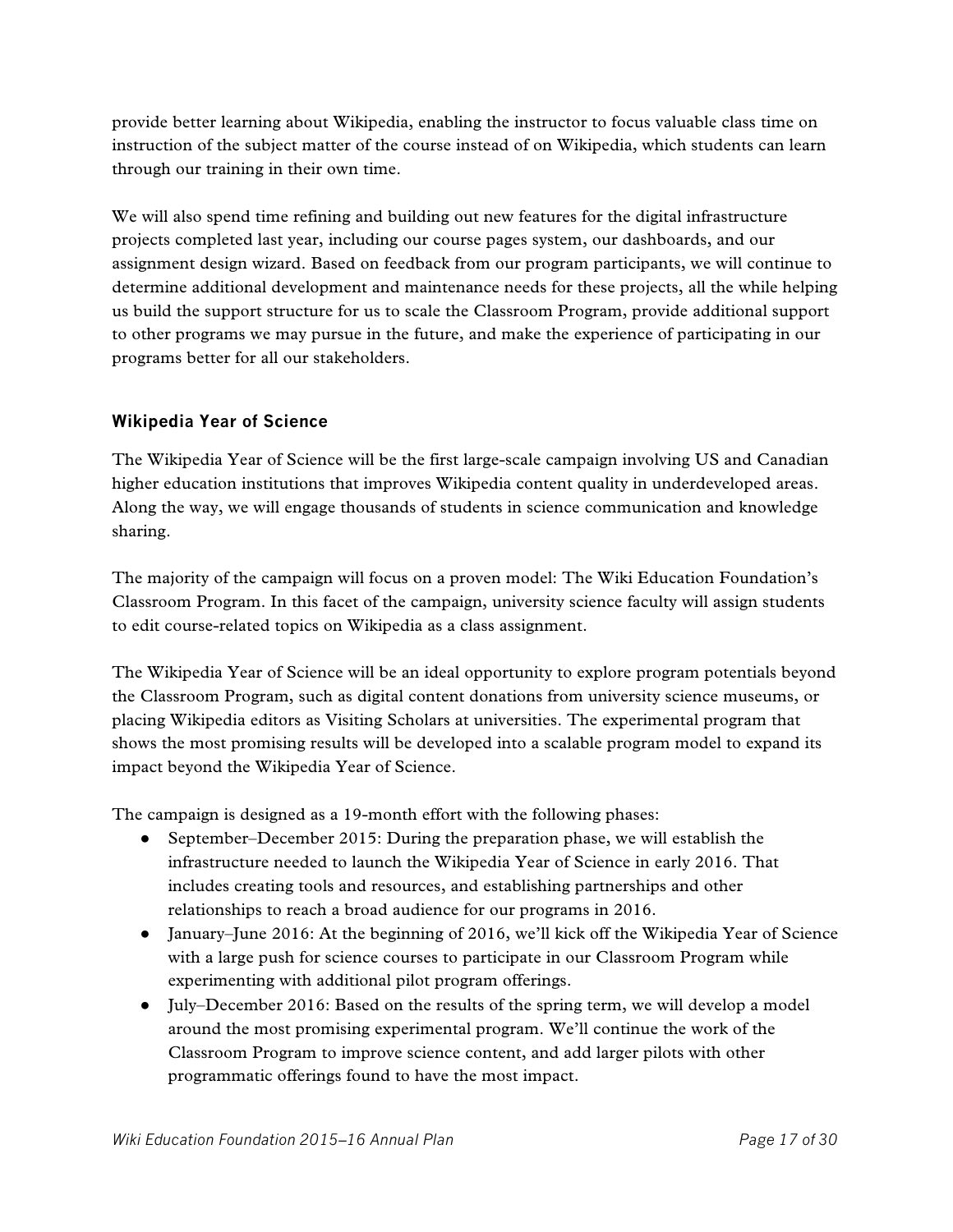● January–March 2017: Based on the experiments in establishing a model during the fall term, we will create a scalable model for continuing this work after the end of the Wikipedia Year of Science. We will determine if future "Year of" campaigns are successful models for improving content on Wikipedia while engaging instructors and students in reflecting on the creation and communication of knowledge.

The Wikipedia Year of Science is the direct outcome of our strategic planning process. We see it as the fulfillment of the board and the senior management's desire of setting an audacious and aspirational long-term goal for our organization. Embarking on a large-scale initiative will bring focus to our work, encourage teamwork, and increase fulfillment and pride among staff. At the same time, a larger and more visible project like the Wikipedia Year of Science will offer new opportunities for fundraising and for improving our organization's image in the public.

The Wikipedia Year of Science is based on the assumption that a large targeted campaign will increase enthusiasm and buy-in from instructors, students, and the Wikipedia community. With adding a dedicated "Women in Science" component (aimed at improving coverage on women scientist biographies), we will continue and expand our commitment to improving content related to the gender gap on Wikipedia.

# **Activities, Goals and Targets**

The new departments "Programs", "Programs Support", and "Program Innovation, Analytics, and Research" will build technical infrastructure to scale our core program, while preparing and launching the Wikipedia Year of Science.

#### **Programs**

The Programs department houses our core programs: the Classroom Program, the Community Engagement Program, and Educational Partnerships. Each of these programs will focus on the Year of Science, but will continue to support all other Wikipedia editing. Rather than set specific targets for each program that measure *activity* (such as how many partnership agreements we sign, how many classes we have on board, etc.), we've chosen to set targets for the *impact* on Wikipedia and students (how many students we work with, how much content they add to Wikipedia, etc.).

In the next section, we'll describe each program before defining the specific targets for impact from all aspects of our core programmatic work.

#### Classroom Program

Our flagship program is our Classroom Program. In this program, university faculty assign students to contribute content to Wikipedia as part of their class activity. We will continue to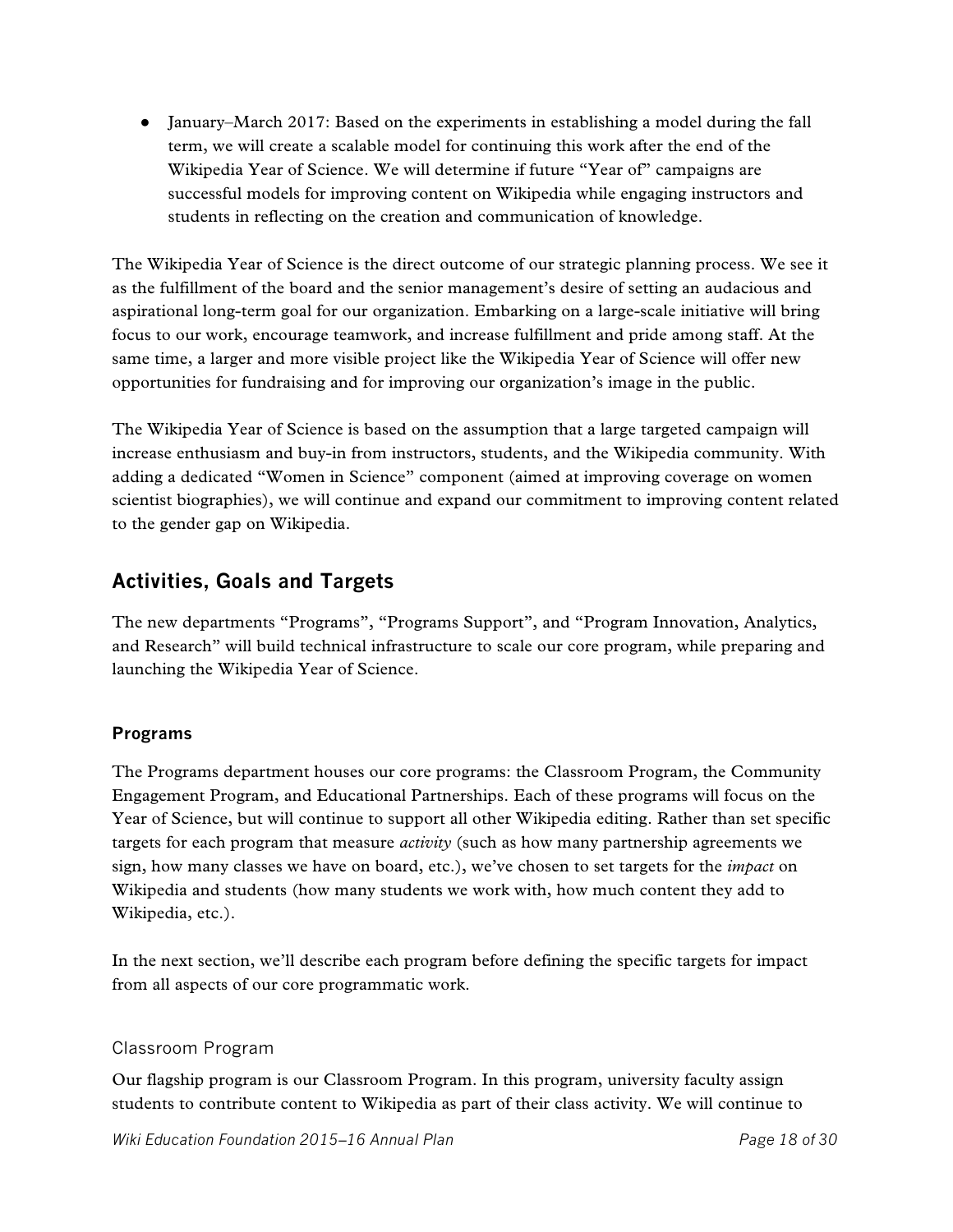grow the number of participants in our Classroom Program in 2015–16, with a special focus on the sciences. The student editors who participate in the Classroom Program receive an enriching service learning opportunity, wherein they grow skills in writing, research, critical thinking, media literacy, and technology, all while helping counter the systemic bias on Wikipedia. The growing number of participants will contribute more content, edit more articles, add more images, and otherwise improve Wikipedia's content in academic subject areas that are traditionally underrepresented on Wikipedia, all with the support of Wiki Education Foundation staff. Staff will recruit, onboard, respond to queries from, and otherwise support instructors and students participating in the Classroom Program in 2015–16.

#### Community Engagement

One of our newer programs, the Community Engagement work focuses on bidirectional programmatic work: in other words, how can the resources in the academy help existing Wikipedia editors with their work? Much of the Community Engagement work will focus on building community within the existing editor base in support of the Year of Science. We will host a Wikipedia Year of Science preparation meeting in the fall, gathering community leaders to develop a strategy for how Wikipedians and universities, including campus museums and libraries, will work together in 2016.

In addition, we will grow the Wikipedia Visiting Scholars Program, in which university departments create unpaid Visiting Scholars positions that are filled by Wikipedia editors. In exchange for a university login and access to the university's library databases and other resources, the Wikipedia editor agrees to create a certain number of high-quality articles in a subject matter of interest to that university department. As part of the Year of Science, we will seek out university science departments interested in hosting a Wikipedia Visiting Scholar, and identify community members who would be good candidates for those positions.

#### Educational Partnerships

Our Educational Partnerships work feeds into our Classroom Program and Community Engagement work. By establishing partnership agreements with academic associations, we open a recruiting pipeline of instructors who are interested in participating in our Classroom Program. That improves the information available in their discipline on Wikipedia, while creating an enriching learning opportunity for the students in their classrooms. The Educational Partnerships work with academic associations involves approaching relevant associations, creating partnership agreements, presenting at association conferences, creating materials specific to that discipline for recruitment and support, and otherwise fulfilling terms of the partnership agreement. For the Year of Science, the focus of the academic association work will be on associations in the sciences.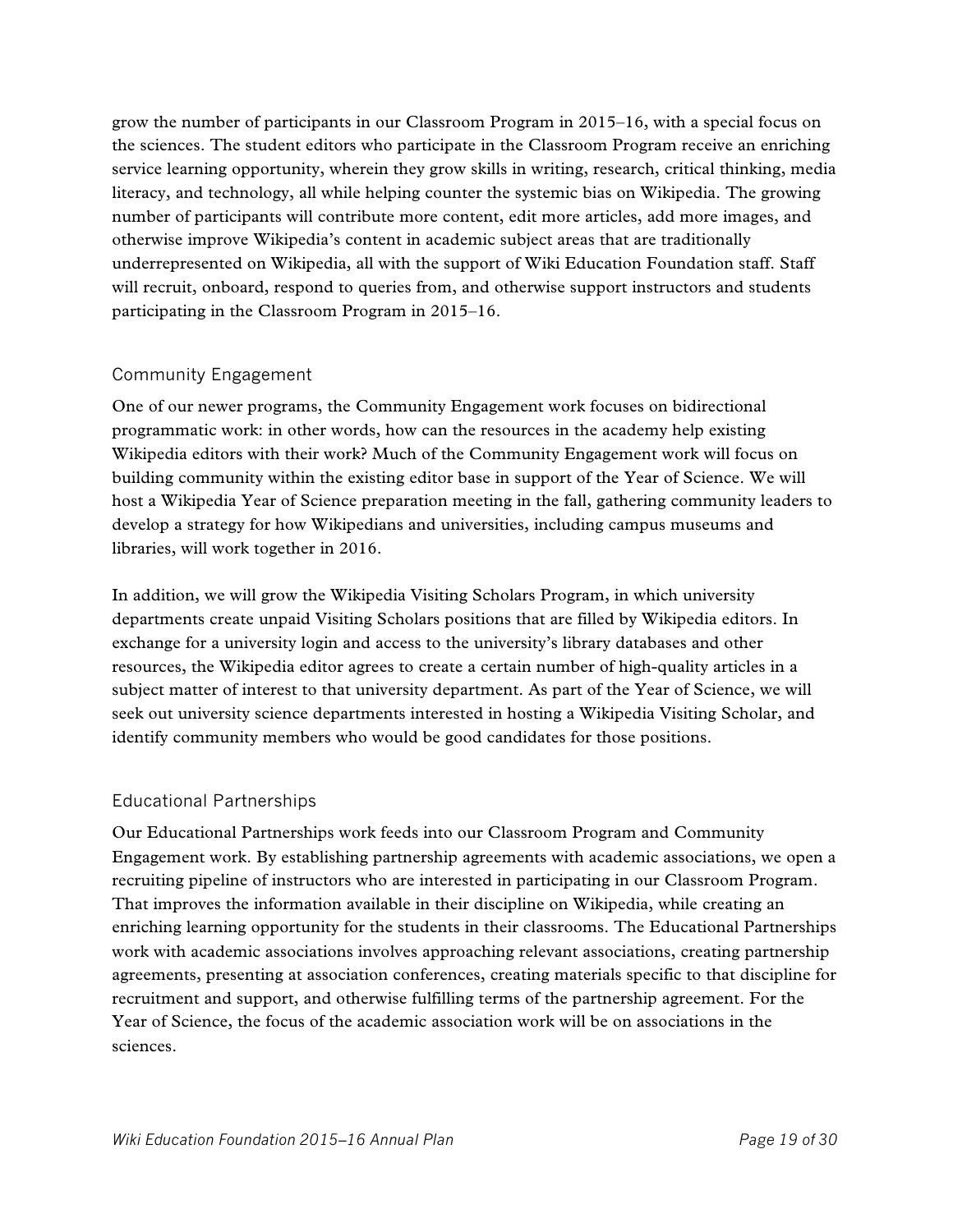Our Educational Partnerships work also focuses on recruiting at the university level. That means on-campus presentations at universities that have expressed interest in large-scale participation in the Classroom Program from that university, but also recruiting university departments to host Wikipedia Visiting Scholars. By working with university libraries, teaching and learning centers, and individual departments, Educational Partnerships work fosters relationships that feed into a recruiting pipeline for our core programmatic work. For the Year of Science, we will especially focus on recruitment within science disciplines, including a special focus on biographies of women scientists.

#### Impact targets

Our work in the Classroom Program, Community Engagement Program, and Educational Partnerships will all feed into the following annual targets, with baseline numbers from 2014–15:

- Number of Wikipedia articles improved: 10,000 (up from baseline of 7,800)
- Number of words added to articles: 7.8 million (up from baseline of 5.8 million)
- Number of images uploaded to Wikimedia Commons: 3,000 (up from baseline of 2,000)
- Number of new images uploaded and used in articles:  $2,000$  (up from baseline of 1,100)
- Number of images recognized as "Quality Images" on Wikimedia Commons: 100 (up from baseline of 0)
- Number of students having an enriched, reflective, and productive learning experience: 6,500 (up from baseline of 5,000)
- Number of articles on women scientists improved: 80 (up from baseline of 40)
- Number of articles from the list of the most-accessed but lowest-quality articles improved: 20 (up from baseline of 0)

#### **Programs Support**

The Programs Support team's mandate is to provide a support structure for all programmatic work at the Wiki Education Foundation. Included in Programs Support is our Digital Infrastructure work to build technical tools for programs, our Communications work to create support materials for program participants, and our Wikipedia Content Experts, who provide feedback to program participants.

#### Digital Infrastructure

As described above, Digital Infrastructure plays a key role in our work this year. We will develop four additional new tech applications, as well as provide refinements to the existing applications.

● First up is a project we're calling the "just-in-time bot". This bot will provide automated help and suggestions to students and instructors based on automatically detected situations where our Content Experts currently intervene manually. The just-in-time bot will watch student activity and notify students and instructors with relevant messages. For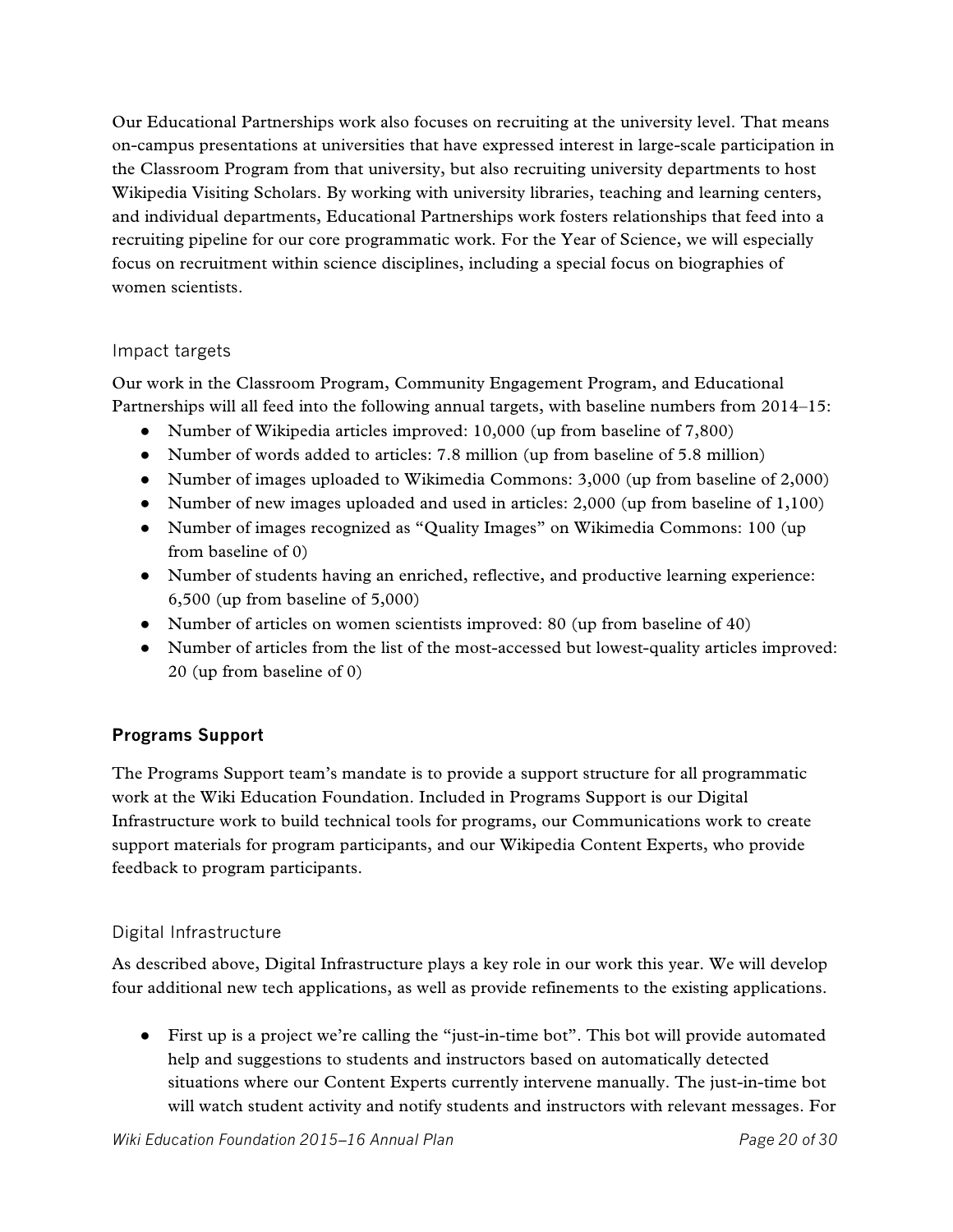example, these messages would be related to the discovery of potential plagiarism, suggestions of publishing to mainspace, etc.

● Target: Just-in-time bot has launched, Q2

Another major project is a new, reactive version of our online training. Training is currently offered through a series of interlinked Wikipedia articles. The platform offers very little control and metric data of users. This project would replace the current training tool, hosted on Wikipedia pages, with a custom built equivalent. In addition to porting existing functionality, we will add quizzes and tools to track student progress. The training will be tied into the Course Pages system, so that content would be dynamically generated based on what the students are asked to do in the assignment and the subject matter of their course.

● Target: Online training system is ready for use, Q3

The third project is our instructor survey. We currently rely on a third-party survey system to gather feedback from instructors at the end of every term. Our new built-in survey feature will automatically survey instructors after the end of their course. It will be tied into the Course Pages system as the final step in the process of teaching a course within that platform. This tool will provide more relevant and timely feedback, and a higher survey completion rate.

• Target: Instructor survey is in use, Q4

The fourth and final project is our article finder. One of the first steps toward successful Wikipedia authorship is the selection of appropriate content to edit or create. The Article Finder tool will help instructors and students search for and select articles in need of editing and contributions.

● Target: Article finder tool is functioning, Q4

While we develop new technical applications, we'll continue to iterate on existing projects. We will be adding features to the Assignment Design Wizard, Course Pages, and Dashboard to make these systems meet the needs of all programs under the Wiki Education Foundation umbrella.

#### Communications

In addition to supporting the communications needs of the organization, our Communications team creates support materials for program participants.

Building on the success of last year's discipline-specific handouts, we will create four additional handouts presenting in-depth information about how students can contribute to specific content areas on Wikipedia. Many of these will focus on science topic areas in support of the Year of Science initiative.

● Target: One handout per quarter each quarter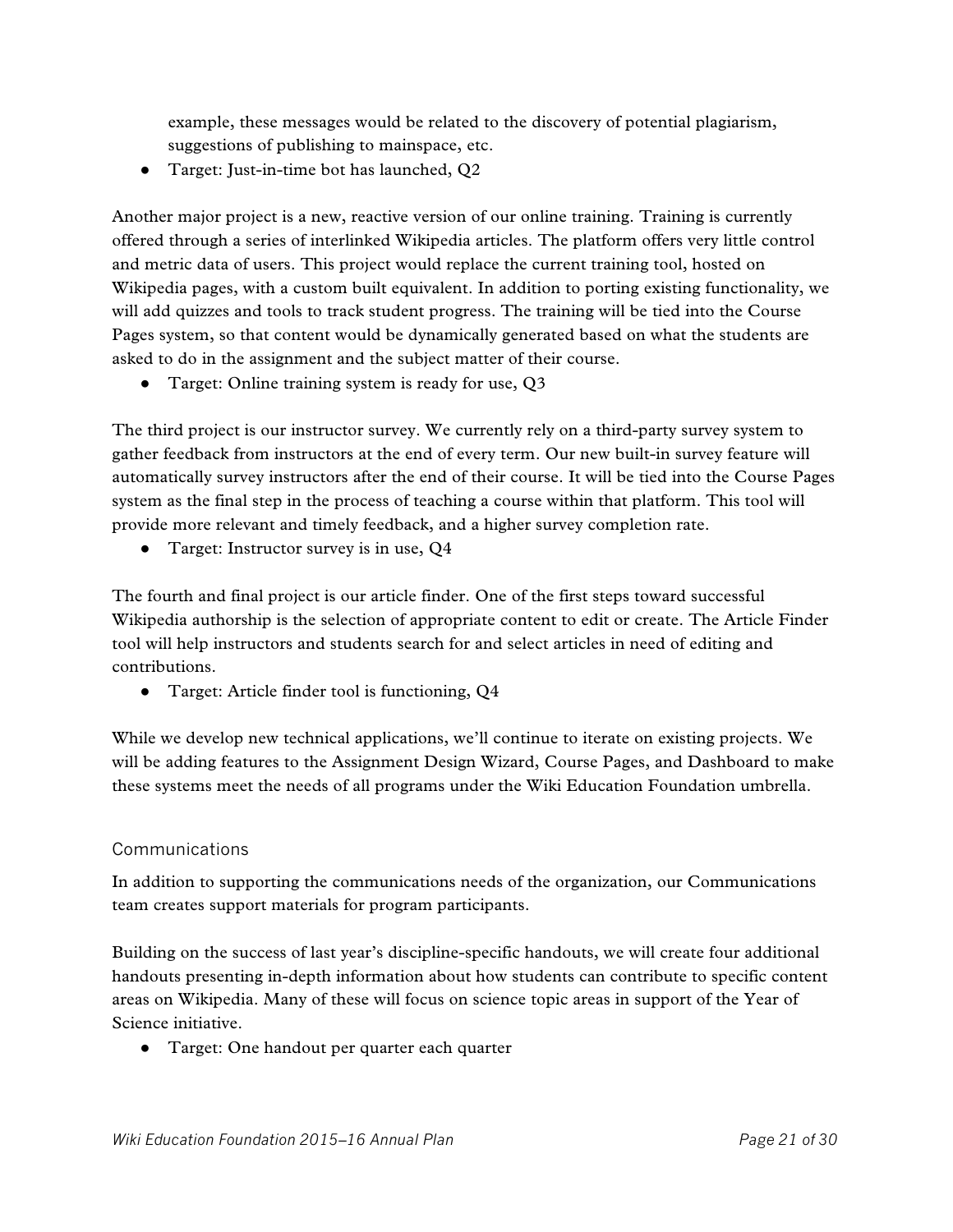As Digital Infrastructure is creating its new dynamic online training, Communications will be developing the content for that system. We will revamp the content of the student and instructor training with a more modular approach. That way, we can deliver specific information aimed at particular assignment types and course disciplines.

• Target: Training content deployed, Q3

One scalability challenge in our current model is that recruitment of new instructors comes through face-to-face meetings at universities and academic conferences. Many of our existing instructors, librarians, and others at universities are interested in promoting our programmatic activities at these events, but they lack the knowledge of how to explain Wiki Education Foundation's role in what we do; they only see it from the participant side. We believe training these volunteers in how to champion Wiki Education Foundation's work will allow us to enable volunteers to do more of the face-to-face work at academic conferences and universities, representing Wiki Education Foundation, as they are interested in doing. This includes developing a slide deck for volunteers, providing useful talking points, and then training volunteers to use them.

● Target: Volunteers in five locations have completed volunteer skills development training, Q3

The Year of Science project will depend upon an on-wiki portal to foster community engagement and enthusiasm around the initiative. This Year of Science portal will be a central organizing hub for Wikipedia editors, instructors, and students collaborating on improving Wikipedia's coverage of science topics.

• Target: On-wiki portal is created, Q2

Finally, we will build an "Understanding the community" brochure. In this brochure, we'll explain why newcomers may receive critical feedback from long-term Wikipedia community members, and help provide key recommendations for interacting with community members productively.

• Target: Understanding the community brochure is printed, Q4

#### *Wikipedia Content Experts*

Our two Wikipedia Content Experts will continue to provide high-quality support for program participants, including instructors and students. The two positions, one focused on the sciences and one focused on the humanities and social sciences, provide advice to new contributors on what articles are ripe for improvement, offer feedback on drafts that participants have started, and suggest ways to improve articles even more. While we recognize that the digital infrastructure work will help us scale up our program, we firmly believe there will always be a need for in-person support for students and instructors to answer the difficult questions and provide personal responses as needed, which is why we believe the Wikipedia Content Experts remain crucial to our program. Throughout the year, the Wikipedia Content Experts provide a valuable resource for all program participants as they navigate writing Wikipedia articles.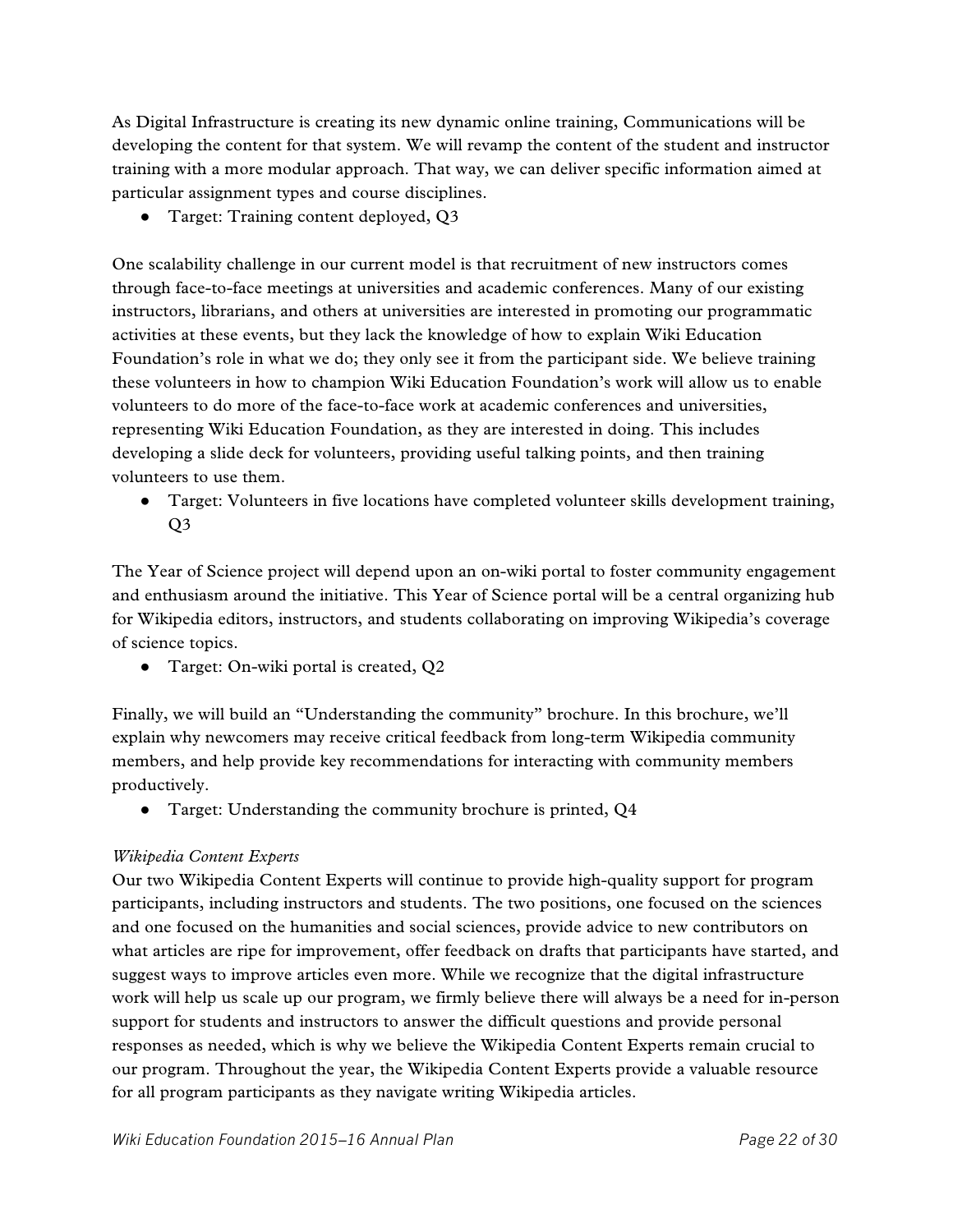● Target: 90% satisfaction rate with support received from Content Experts (baseline: 85% from Fall 2015)

#### **Program Innovation, Analytics, and Research**

The Program Innovation, Analytics, and Research team will experiment with programs that show potential for increasing Wiki Education Foundation's impact on Wikipedia and student learning. It will focus on academic engagement and pilot programs. It will build and maintain analytics and performance systems that help the organization monitor key performance metrics, and use data to support informed decision making across the organization. It will endeavor to empower others to conduct qualitative and quantitative research around Wiki Education Foundation's programs.

#### Academic Engagement

We will conduct a pilot evaluating the potential for instructors interested in contributing content in their area of expertise during the summer. We will pilot a Summer Seminar focused on psychology in summer 2015, in which instructors meet weekly for one month to learn how to edit Wikipedia articles. At the end of this pilot, we will draft a final report documenting outcomes and suggesting next steps.

● Target: Summer Seminar pilot is complete, Q1

A key facet of academic engagement work is determining how individual academics' work can affect our programmatic work. We will pilot a new month-long Summer Research Fellow program in summer 2015. We'll host an academic to help us answer outstanding questions from our programmatic work. For the inaugural Summer Research Fellow, we'll focus on creating a strategy and selecting case studies outlining how university libraries, museums, and archives could work with instructors, students, and/or the community of Wikipedia editors as part of the Year of Science. We will evaluate the effectiveness of hosting professors or graduate students in a Summer Research Fellow program to meet our long-term goals.

- Targets:
	- Summer Research Fellow completes project, Q1
	- Social event with Summer Research Fellow and researchers attending the OpenSym 2015 conference (OpenSym 2015, the 11th International Symposium on Open Collaboration, will take place in San Francisco) hosted at Wiki Education Foundation's office, Q1
	- Evaluation on effectiveness of Summer Research Fellow model complete, Q2

The new Program Innovation, Analytics, and Research team will develop a plan to empower others in conducting qualitative and quantitative research around Wiki Education Foundation's programmatic activities. For this purpose, it will initiate conversations with institutions and individuals concerning the role research can play in advancing the programmatic work of the Wiki Education Foundation.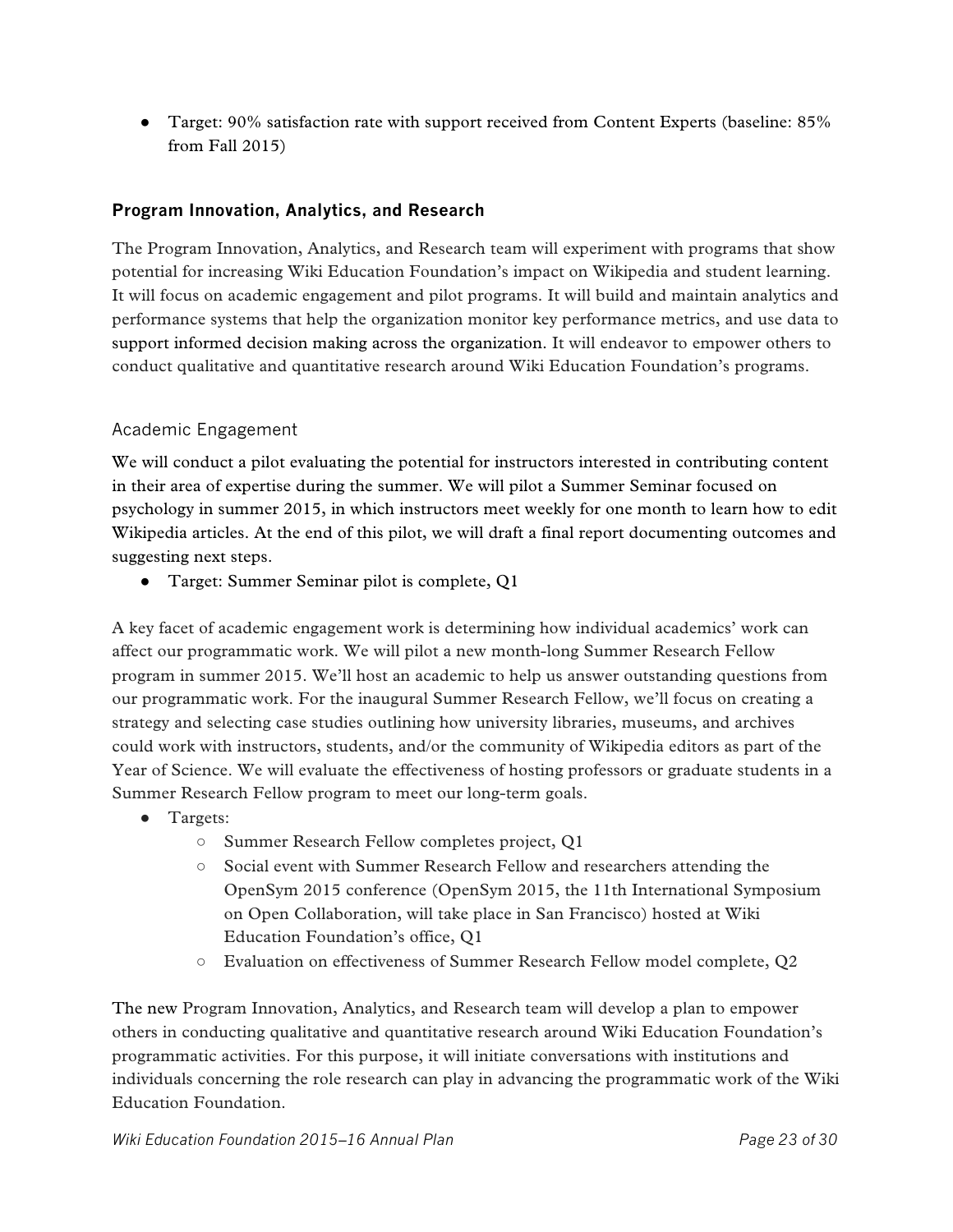● Target: One-day workshop assembles Wiki Education Foundation staff and members of the research community to explore ways of future collaboration, Q4

#### *University Museums, Libraries, and Archives Pilot*

The strategic planning process showed a potential for increased impact through collaborations with university libraries, archives, and museums. To tap this potential, we will run a pilot aiming at exploring ways to integrate university museums, libraries, and archives into the Wikipedia Year of Science, while enriching the learning experience for students enrolled in our programs.

● Target: We will have executed experimental programmatic activities that meld the work of instructors, students, and/or the community with university libraries, museums, and archives, and documented our learnings and recommendations for next steps, Q4

#### Analytics

A key deliverable for the new Program Innovation, Analytics, and Research team will be to build and maintain analytics and performance systems, and to empower and support data-informed decision-making across the organization.

● Target: Analytics and performance systems exist and provides staff and other stakeholders with meaningful and correct information about our organization's programs performance, Q4

#### **Other activities**

The Wiki Education Foundation will support the planning and execution of Wiki Conference USA 2015. The two-day event, which will be held at the National Archives in Washington, DC, will gather Wikipedia community members, university instructors, and representatives from museums, libraries and archives. It will provide an opportunity for members of these groups to discuss their work, and to share best practices and learnings. The event will strengthen the ties between Wikipedians and professionals in the higher education and cultural sector, aiming at a better mutual understanding and setting the stage for future cooperation. The Wiki Education Foundation's involvement in the conference will improve our relationship with the Wikipedia community, offer instructors and students in our programs an opportunity to present and get feedback on their work, facilitate dialogue between academics and Wikipedians, and enhance our organization's public profile through the partnership with the renowned National Archives.

### **Revenue, Expenses, and Staffing**

#### **Revenue**

We will build a sustainable base of funding to support existing programs, new pilot programs, and scalability. We will identify and cultivate relationships with foundations, corporations, and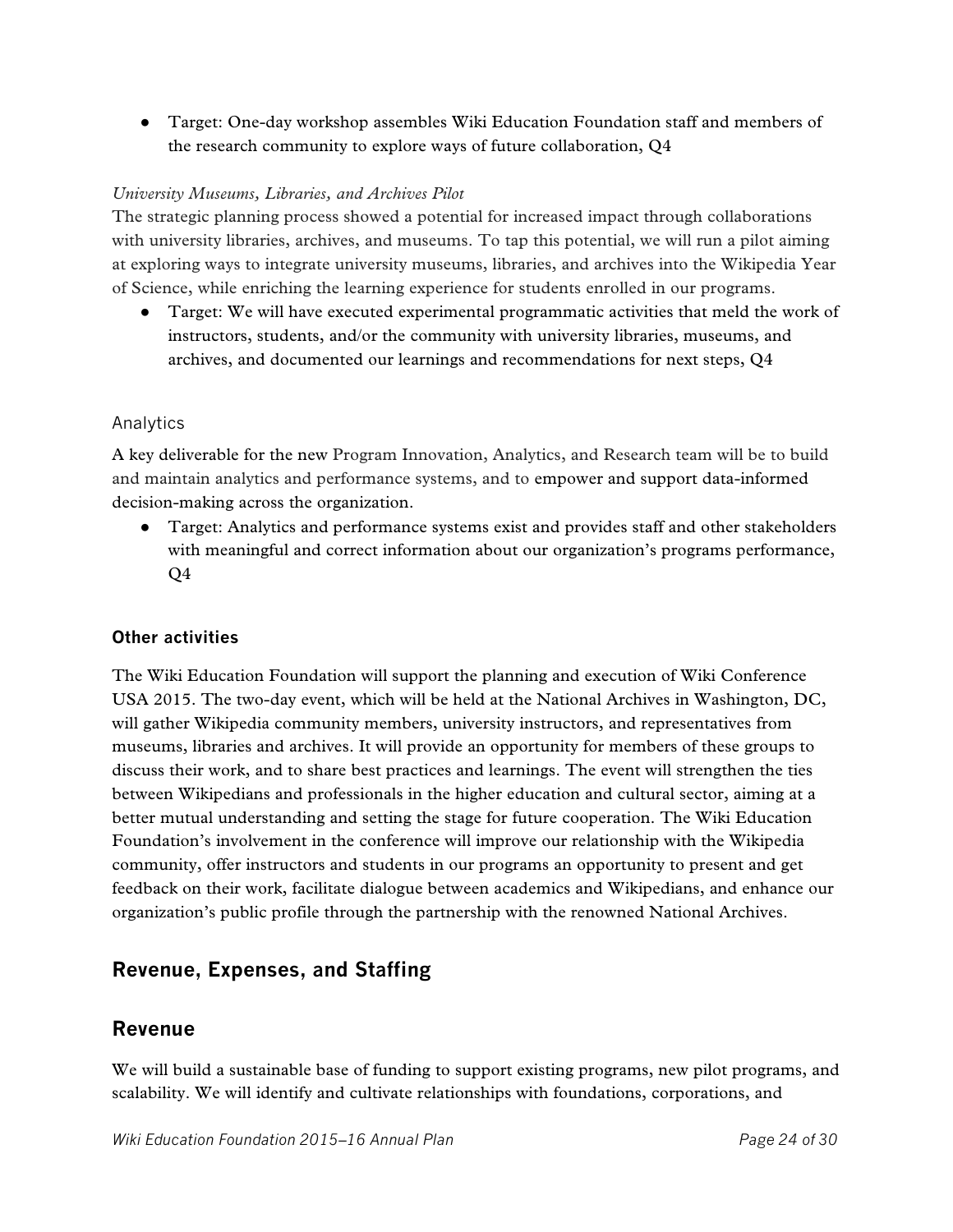individuals that have an interest in advancing access to knowledge, innovations in learning, and diversity in online media.

Goals:

- Sustain existing grants
	- Stanton Foundation (3-year commitment)
	- Anonymous individual donor (2-year commitment)
- Add additional institutional support
	- Foundation grants
	- Corporate grants
- Explore opportunities for individual support
	- Major Gifts
	- Events
- Improve reporting and communications
	- Create grant reporting master calendar
	- Develop additional fundraising collateral
	- Create visibility for the fundraising
- Engage Wiki Education Foundation board members in fundraising

Target:

• Secure \$3.7M in total revenue for FY15/16 (which includes new individual, foundation, and corporate gifts)

#### Fundraising Assets

We believe that the "Year of Science" represents our strongest fundraising asset to date. The concept will help significantly with activating institutional funders. Additional development infrastructure is already in place as first fundraising collaterals have been finalized in June 2015 and are ready for use.

#### Foundations

Although we haven't made an official request yet, we have presented the "Year of Science" idea to a larger foundation with a strong interest in science communication. As a value-add, we now have a proposal outline that we can immediately send to other foundations if our first pitch falls through.

#### Corporate

We have already identified and begun the cultivation process with a potential major corporate funder. As required, we will identify other funders based on alignment with "Year of Science" objectives and audiences served.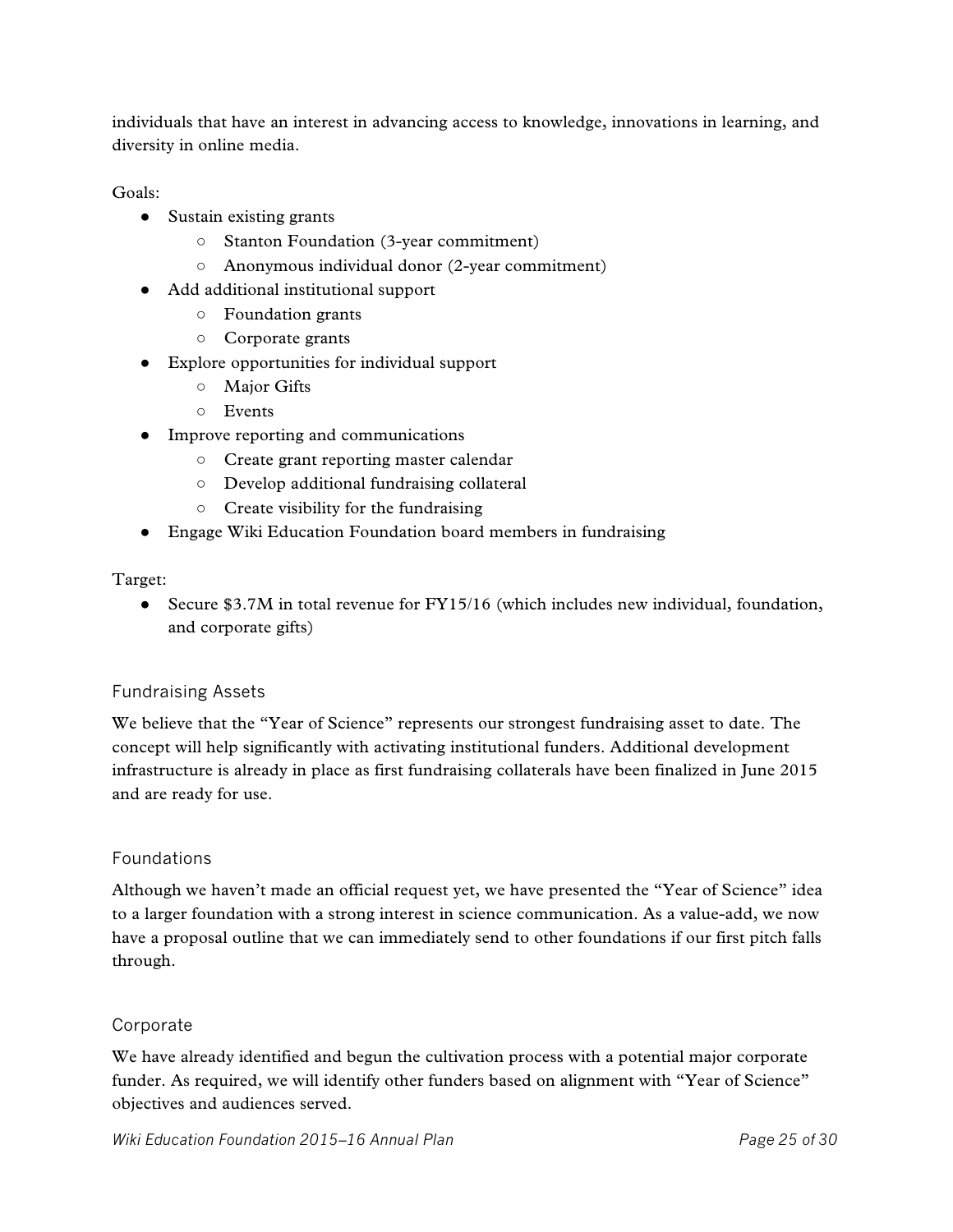#### Individuals

As a result of our strategic planning process, the board has committed to adding additional fundraising resources. Having our board aid with lead generation will help broaden our reach among potential individual donors.

|                                            | Amount      |
|--------------------------------------------|-------------|
| Anonymous individual donor, 2nd year       | \$500,000   |
| Stanton Foundation, 2nd year               | \$1,100,000 |
| Stanton Foundation, additional tech budget | \$100,000   |
| New foundation grants                      | \$1,400,000 |
| New corporate grants                       | \$500,000   |
| New individuals                            | \$100,000   |
| Total                                      | \$3,700,000 |

*Table 8: Revenue Forecast for FY 2015–16*

#### **Expenses**

A significant percentage of our budget comes from the Year of Science funding. While we are confident that we will receive the funding as planned, we set an internal stage-gate for September 30, 2015. Except for two positions, our hiring will start after the stage-gate, which will enable us to adjust the hiring timeline based on the results of our fundraising efforts. If, by the end of September 2015, we will not meet our fundraising goals for the Year of Science, we will provide an adjusted spending plan that takes into account the delay or loss of this expected revenue. That plan will be presented to the board at its October meeting. Importantly, our work in Digital Infrastructure (the second programmatic focus this fiscal year) will continue regardless of Year of Science funding, as it is key to our long-term strategy of scaling our Classroom Program.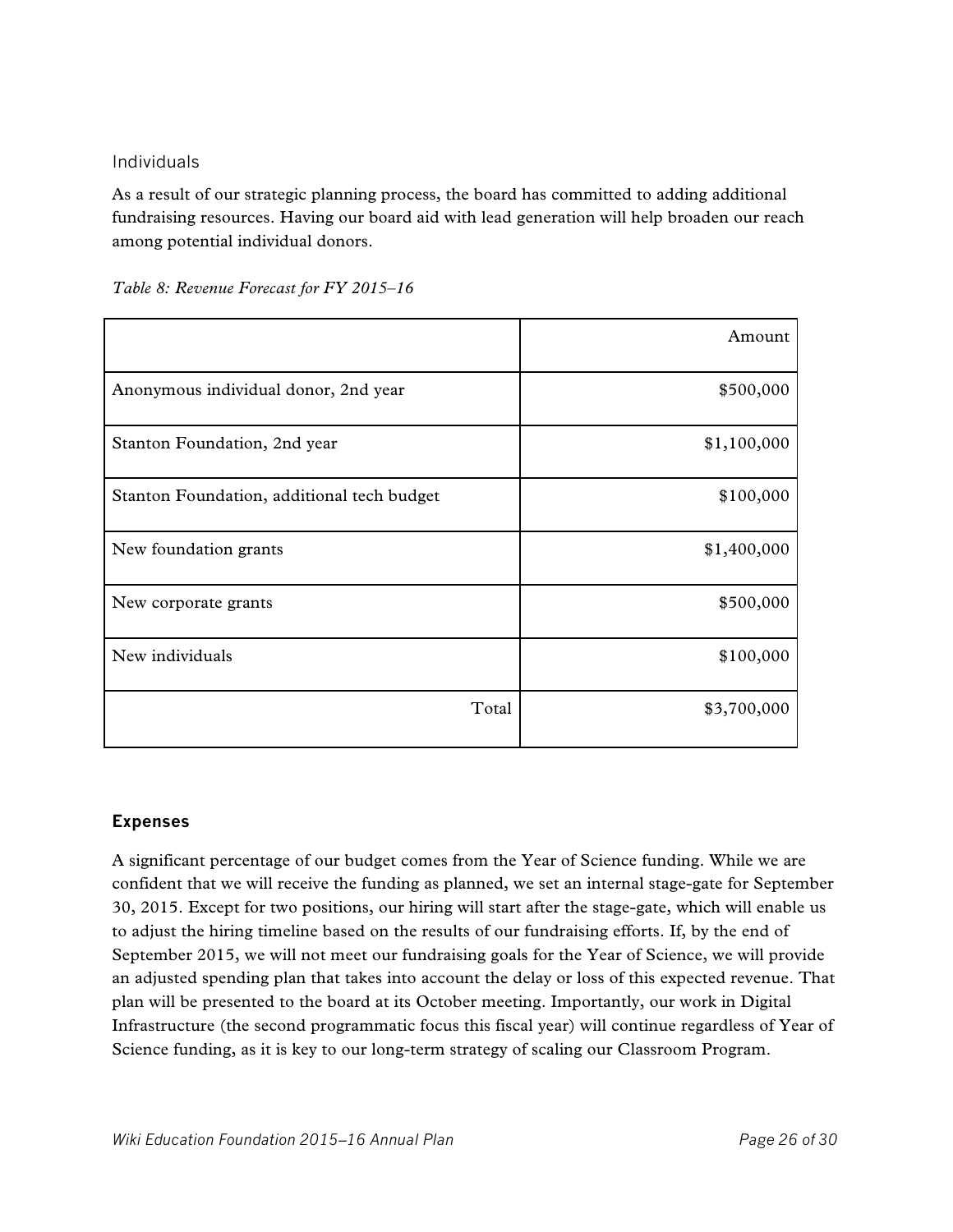*Table 9: 2015–16 Plan Revenue and Expenses*

|                                                | 2015-16 Plan |
|------------------------------------------------|--------------|
| Revenue                                        | \$3,700K     |
| Expenses:                                      | \$3,679K     |
| General and Administrative                     | \$791K       |
| Governance                                     | \$111K       |
| Fundraising                                    | \$310K       |
| Programs                                       | \$457K       |
| Programs Support                               | \$1,628K     |
| Program Innovation, Analytics, and<br>Research | \$382K       |

#### **Staffing**

The 2015–16 plan calls for adding six full-time positions and one half-time position to the Wiki Education Foundation's headcount. We will also move two half-time positions to full-time positions. Staffing investments follow our emphasis on programmatic work, with the majority of positions filled in programs.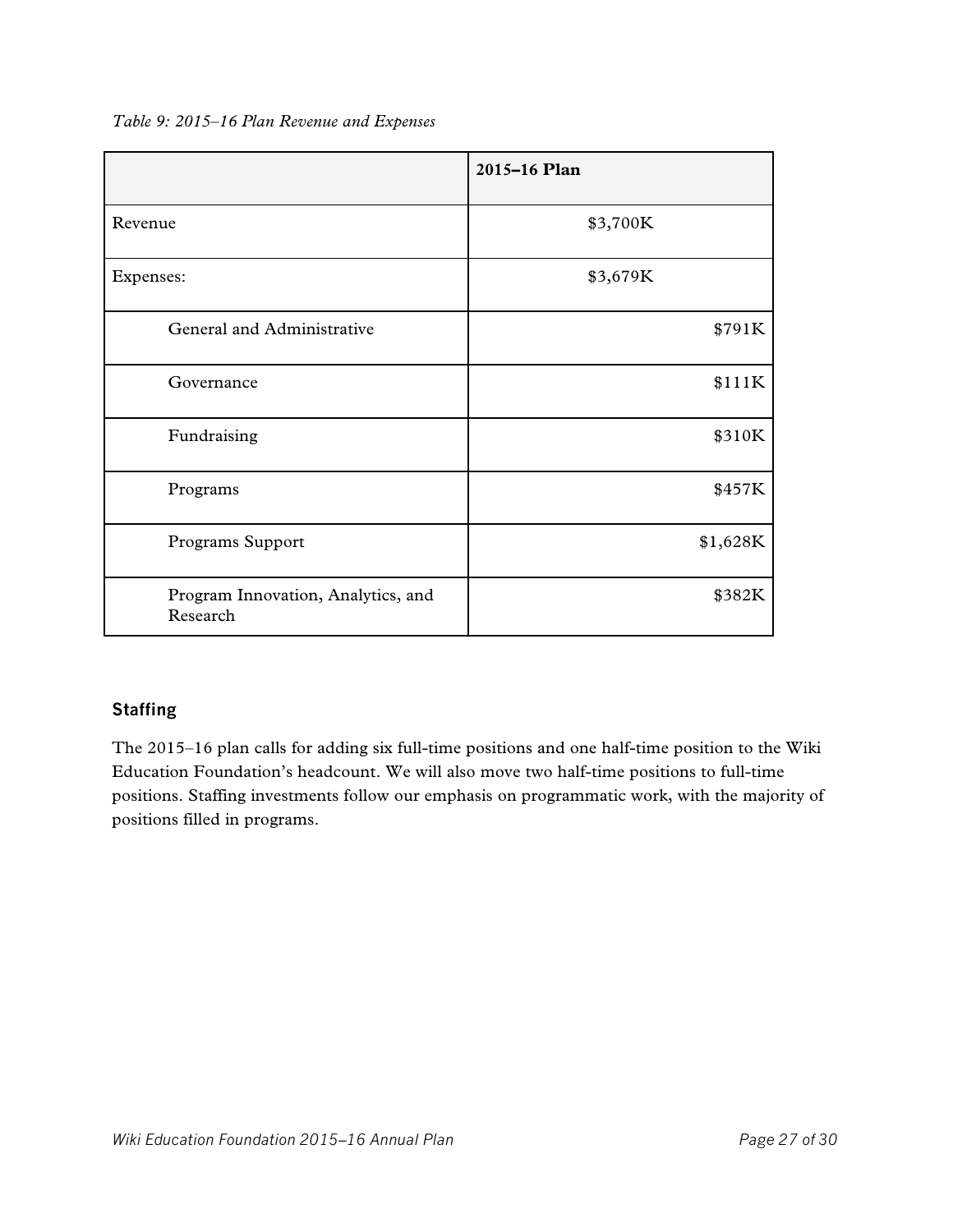

*Figure 2: Staffing by Functional Area (Headcount)*

*Figure 3: Organizational chart FY 2015–16*

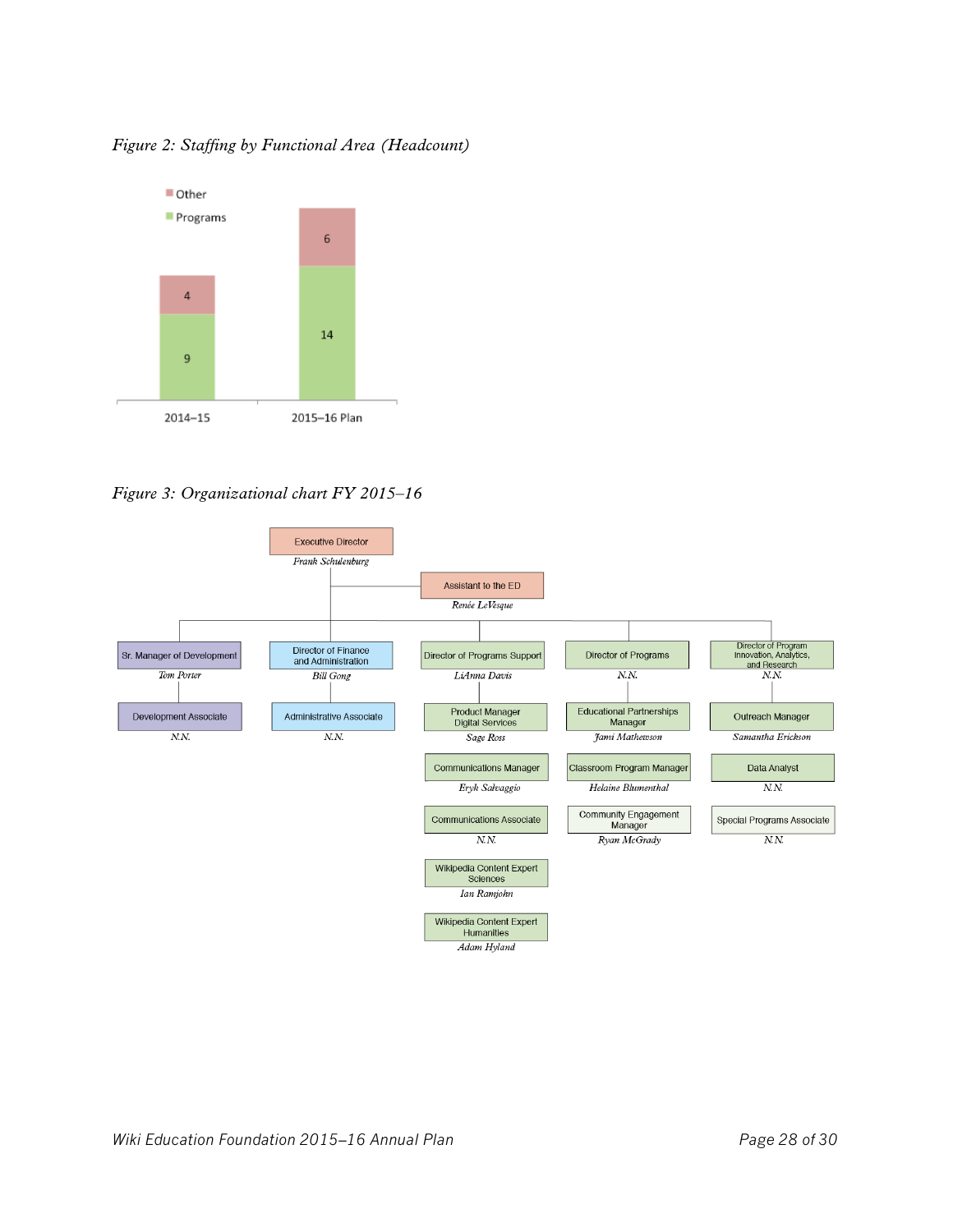# <span id="page-28-0"></span>**Board Resolution**

RESOLVED, that the Board of Trustees hereby approves management's proposed 2015–16 annual plan, which includes \$3,700K of revenues, \$3,679K of spending. If, during the year, management anticipates the spending at each quarter-end will differ materially from the plan, the Board directs management to consult the Treasurer and the Chair of the Audit Committee promptly. Reference: Management's currently anticipated quarterly breakdown of this approved annual plan.

| $2015 - 16$<br>Plan           | Q <sub>1</sub><br>$(Jul.-Sep.)$ | $\mathbf{Q}$<br>$(Oct.-Dec.)$ | Q <sub>3</sub><br>$(Jan.-Mar.)$ | Q4<br>$(Apr.-Jun.)$ | Total       |
|-------------------------------|---------------------------------|-------------------------------|---------------------------------|---------------------|-------------|
| Operating<br>Cash [1]         | \$1,239,179<br>[2]              | \$897,187                     | \$1,392,875                     | \$652,902           |             |
| <b>Cash Revenues</b><br>$[3]$ | \$500,000                       | \$1,525,000                   | \$170,000                       | \$305,000           | \$2,500,000 |
| Cash Spending                 | \$841,992                       | \$1,029,312                   | \$909,973                       | \$897,970           | \$3,679,247 |

*Table 10: Quarterly Breakdown of the Annual Plan Financials 2015–16*

[1] As of the beginning of the quarter.

[2] Operating cash available at the beginning of the year (July 1) is based on projected expenditures and funds already received from Stanton for FY 2015–16.

[3] Anticipated/projected revenue.

\* \* \*